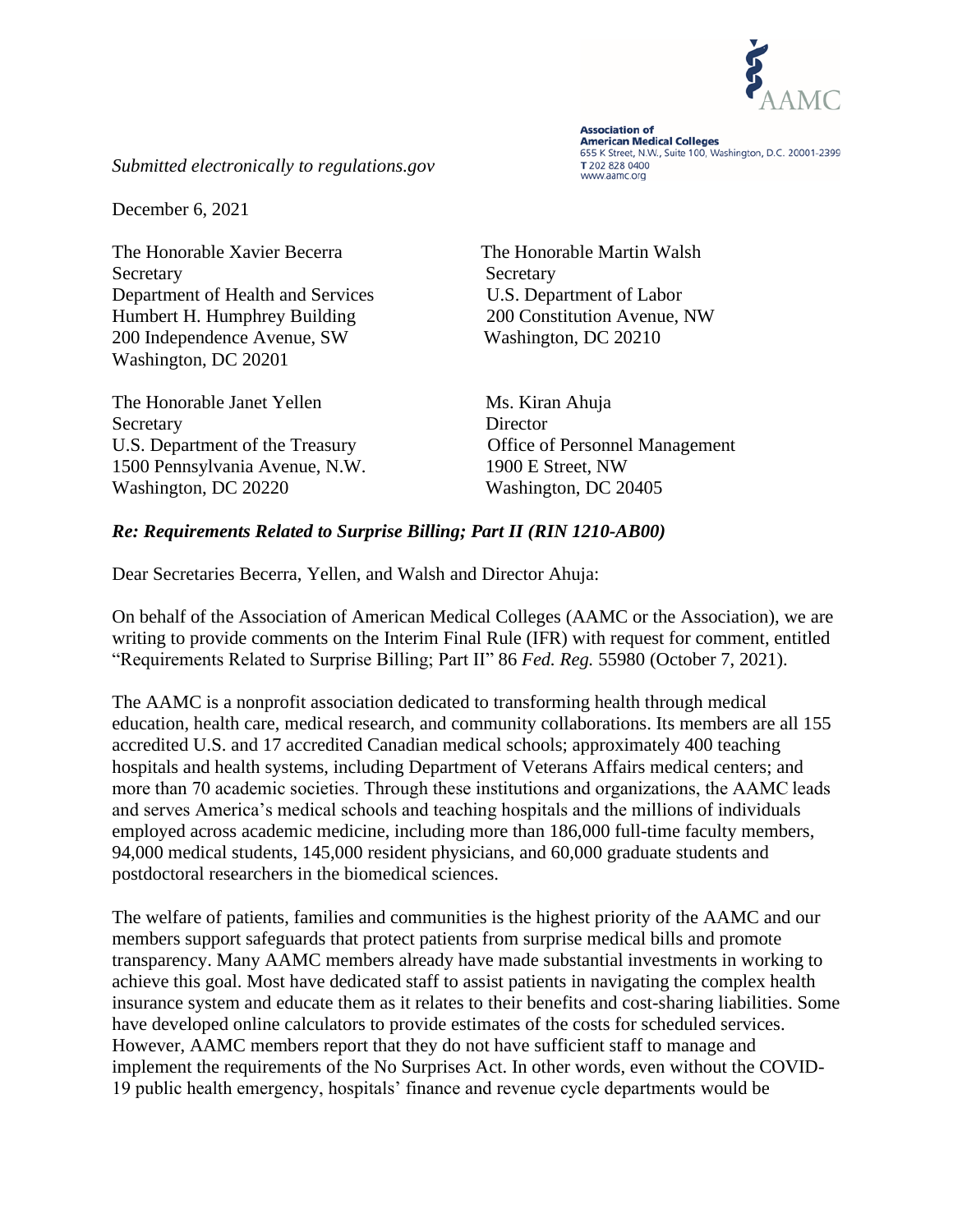challenged to meet the demands of the No Surprises Act. This is on top of the strain that hospitals, physicians, and other providers have been experiencing for almost 2 years. Hospitals are concerned that care will be delayed as a result.

Teaching hospitals often are where individuals go when experiencing an emergency or emergent complex care issue—either by choice, during an emergent transfer to an institution with greater capabilities, or because the teaching hospital is where the ambulance takes them—and it is a time when patients are at their most vulnerable. We are pleased that the No Surprises Act prohibits balance billing and holds patients harmless by only requiring them to pay the in-network cost sharing amount for out-of-network emergency care, and care provided by ancillary providers.

In our discussions with Congress, we supported the establishment of an independent dispute resolution (IDR) process to resolve any disputes between payors and providers about payment amounts and emphasized the importance that the process accounts for the unique qualities of teaching hospitals and the patients they serve. While protecting patients from out-of-network costs, it is also important to ensure reasonable payment rates for providers and a balanced IDR process. We are deeply concerned with the IDR process included in this rule that instructs IDR entities to presume that the median in-network rate is the appropriate payment amount. This process limits the ability of providers to make a case to the IDR entity for a fair out-of-network payment and removes the incentive for health plans to negotiate fair contracts and to include providers in their networks.

We are also concerned with the tight implementation timeline for the good faith estimates for uninsured (or self-pay) patients and urge the Departments to consider delaying enforcement for at least one year to provide sufficient time to implement many of the system changes which providers will have to make to allow for a seamless transition. Communication channels between providers will have to be adapted to allow for exchange of information regarding charges for services. Complying with these new requirements can be further complicated by the complex structures and relationships between physician practices and hospitals; this will be particularly challenging for academic medical centers to which patients who need complex care are referred from community hospitals.

The AAMC's key recommendations on the interim final rule are below. Our comment letter provides further details on these recommendations.

### **Independent Dispute Resolution Process**

• *Selection of Offer: Presumption Regarding OPA:* We strongly oppose the presumption that the qualifying payment amount (QPA) is the appropriate payment rate during the IDR process. We ask that the Departments specify that the IDR entities should not presume the QPA is the appropriate payment rate and instead must give equal consideration to all other relevant factors included in the statute if evidence of those factors is submitted. It is essential for arbiters to recognize the important role and value that teaching hospitals play in the health care system and ensure that the payments made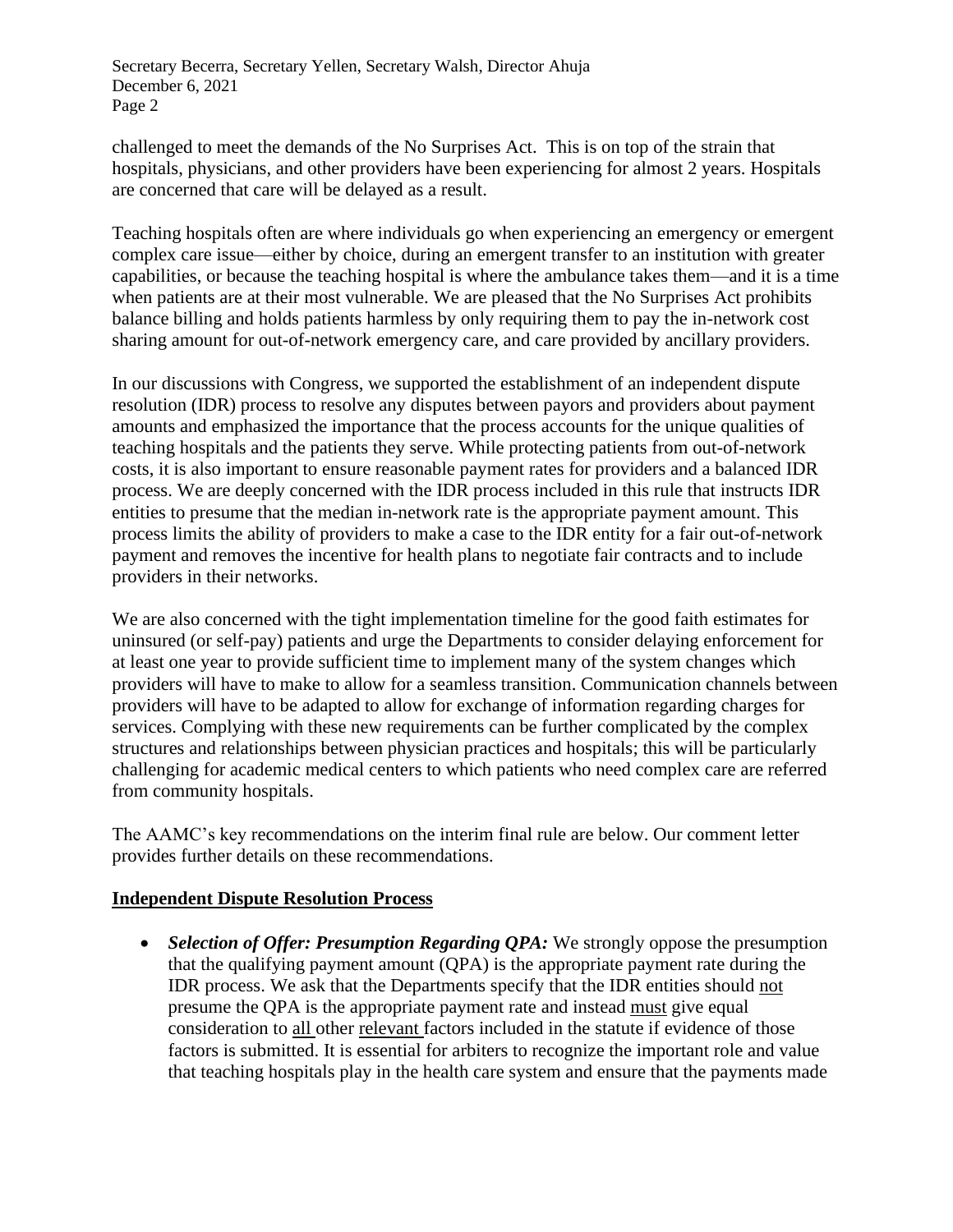> by insurers under the IDR process reflect the costs incurred by these organizations in providing care.

- *Timelines for the IDR Process:* We have concerns with the prescriptive time frames for the IDR process. Recognizing that these timelines may not be feasible, the Consolidated Appropriations Act grants the Departments the flexibility to adjust the timelines, and we urge the Departments to exercise that discretion.
- *Batching Claims Under IDR Process:* We urge flexibility in how providers can define the scope of claims included in the batches to minimize burden on all the parties.

### **Good Faith Estimates**

- *Harmonizing with Price Transparency Requirements:* The Departments should allow providers to leverage their online price estimators and consumer friendly information displayed on their standard charges to reduce and streamline the number of good faith estimates generated.
- *Distinctions Among Uninsured (or Self-Pay) Patients:* In determining requirements for good faith estimates, distinctions should be made among uninsured (or self-pay) patients, some of whom will qualify for free care and some of whom may qualify for financial assistance. For those patients who qualify for free care, providers and facilities should not be required to furnish a good faith estimate. Self-pay patients should be defined separately as well; some may be insured but are choosing not to utilize their insurance benefits, opting instead to pay out-of-pocket; others may be insured but their health plan does not cover certain items and services; and some may be uninsured and do not qualify for either free care or financial assistance.
- *Prevent Delays in Care for Uninsured (or Self-Pay) Patients:* The Departments should modify policies associated with the good faith estimate for the uninsured to prevent delays in care that would result while providers wait for determinations of eligibility for financial assistance. In addition, the Departments should monitor delays in care due to their instructions to providers regarding good faith estimates and remedy the guidance if needed.
- *Scope of Good Faith Estimates:* The regulations should clarify that providers are only required to provide a good faith estimate when there is a scheduled appointment **and** the patient requests the good faith estimate. In addition, the regulations should clarify that good faith estimates are required only for items or services provided at the time of the scheduled service and only for services that the provider is responsible for directly billing to the plan.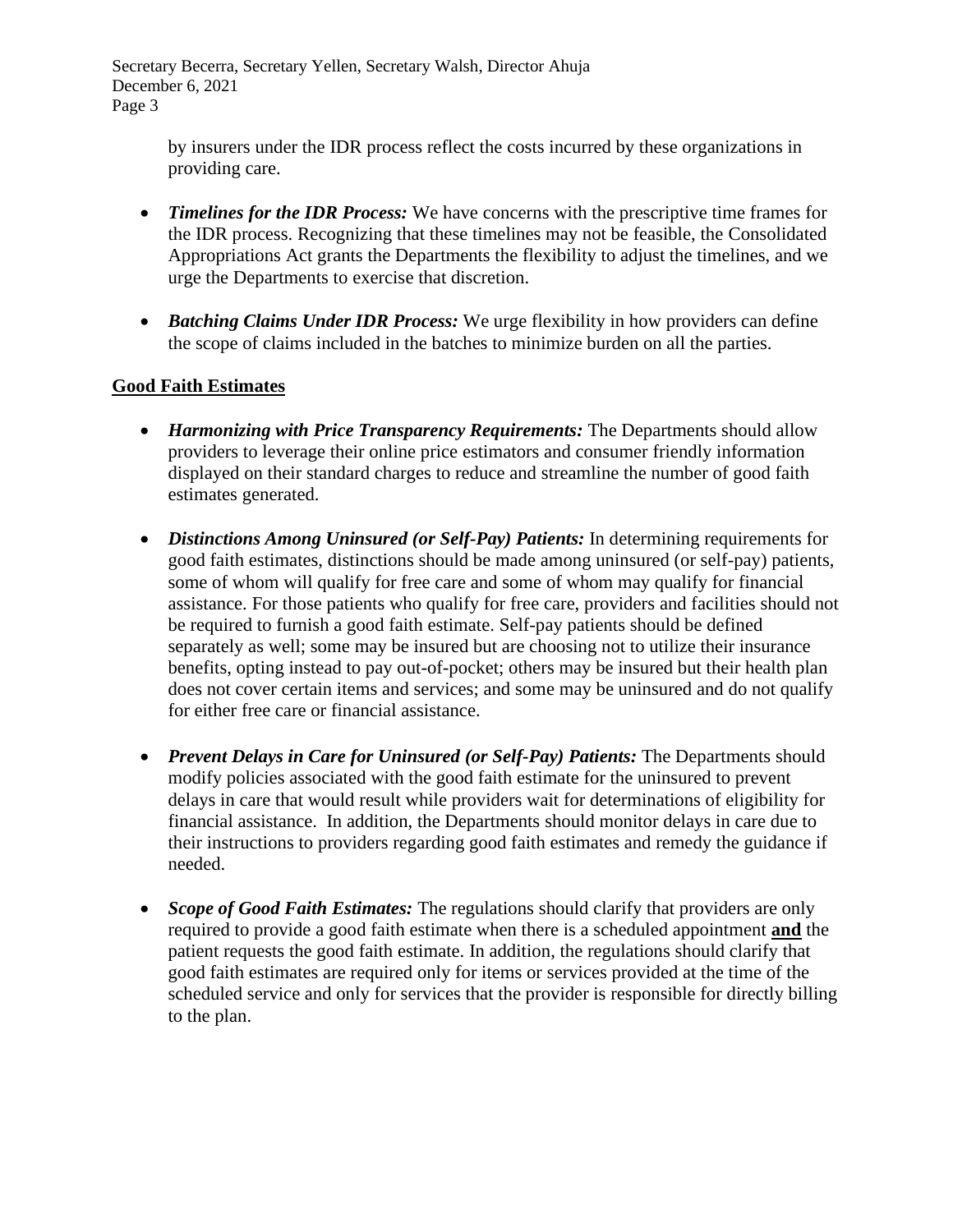### **Patient-Provider Dispute Resolution Process**

- *Enforcement of patient-provider dispute process*: HHS should delay enforcement of the patient-provider dispute resolution until January 1, 2023 to allow for providers and facilities to get systems in place to be able to accurately formulate a good faith estimate.
- *Unforeseen Items/Services:* Providers should not be financially penalized for unforeseen items and services not included on the good faith estimate*.*
- *\$400 Threshold for Dispute Resolution Process:* Instead of a \$400 threshold to trigger the dispute resolution process, we recommend that to trigger the patient-provider dispute resolution, the bill must be the greater of \$400 over the good faith estimate or more than 10 percent in excess of the final billed charges.
- *Median Contracted Rate:* The median contracted rates should not be the default payment amount if they are lower than the billed charges. The median contracted rate will be considerably lower than the costs of providing care at teaching hospitals.

#### **Interaction with State Law and Regulations**

• *Clarification on Application of State or Federal Law:* The Departments should clarify the circumstances when federal or state law governs. The Departments should implement policies stating all self-funded plans are subject to the provisions of the No Surprises Act to ensure consistency. To assist in determining whether state or federal law applies, plans should be required to inform providers of the type of plan a patient is enrolled in upon a provider's initial query for eligibility and coverage and/or require the patient's insurance card to identify the type of plan.

#### **OVERVIEW: ACADEMIC MEDICAL CENTERS**

It is vitally important that the regulations implementing the No Surprises Act recognize and address the complexity of services provided, and populations treated, by teaching hospitals and teaching physicians. In addition to patient protections from out-of-network bills, it is critical to ensure that patients continue to have access to services provided by teaching hospitals and teaching physicians and that these providers are fairly compensated for the complex care they provide and for costs associated with tertiary and quaternary programs. AAMC member teaching hospitals, because of their expert faculty physicians, health care teams, and cutting-edge medical technology, provide care for complex patients and often care for patients for who are unable to receive care elsewhere. For example, our teaching hospitals, while comprising only 5% of all acute care hospitals, provide 25% of the nation's medical and surgical intensive care beds, 36% of cardiac intensive care beds, 61% of pediatric intensive care beds, and are home to 69% of all Level 1 Trauma Centers. Our members are well-established and respected regional referral centers and centers for tertiary care. Their communities know that their emergency rooms are open to anyone in need, with experts in medical specialties available 24/7. As a result, major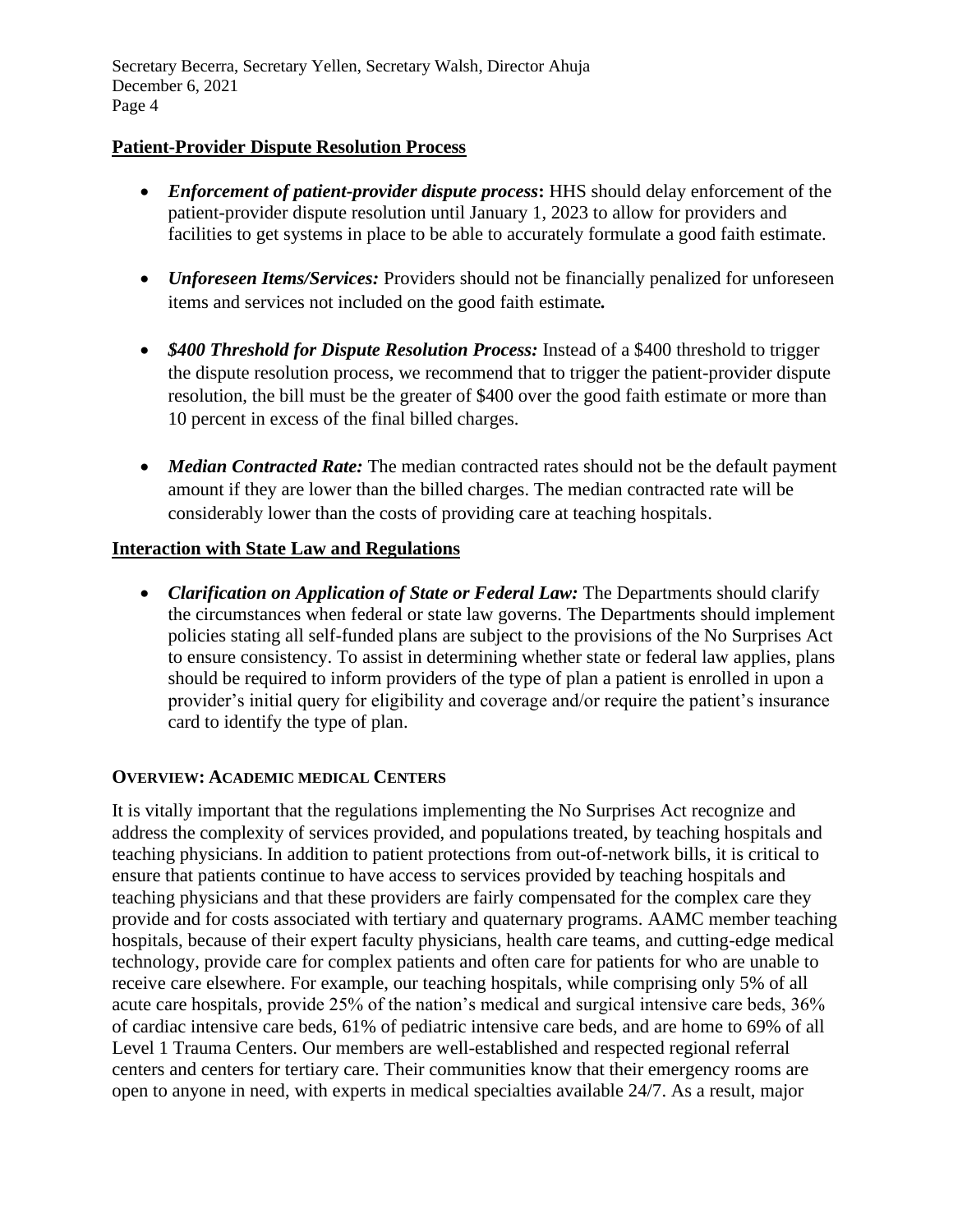teaching hospitals often are sites for emergency treatment as they house such services as trauma centers, burn units, and inpatient psychiatric services.

Teaching physicians who work at teaching hospitals and academic medical centers provide care in what are among the largest physician group practices in the country, often described as "faculty practice plans" because many of these physicians have faculty appointments at affiliated medical schools and supervise medical residents and students as part of their daily work. They are typically organized into large multi-specialty group practices that deliver primary care and also treat the most medically complex and vulnerable patient populations, many of whom require highly specialized care. Faculty practices often have a single tax identification number (TIN) that includes many specialties and subspecialties. Recent data shows that faculty practice plans range in size from a low of 128 individual national provider identifiers (NPIs) to a high of 4,319 NPIs, with a mean of 989 and a median of  $816<sup>1</sup>$  Often care is multidisciplinary and team based. In addition to patient care, faculty practices support the educational development of residents and medical students who will become tomorrow's physicians. In addition to primary care, teaching physicians provide critical other services for their local communities, including a large percentage of tertiary, quaternary, and specialty referral care. Given the expertise of physicians who work in faculty practices, it is not unusual for the practices to serve a patient population that is regional if not national.

#### **INDEPENDENT DISPUTE RESOLUTION**

The AAMC supports the establishment of an independent resolution process to resolve disputes about out-of-network payment between health care providers and plans. It is crucial for the Departments to establish rules that ensure that the IDR process is fair, unbiased, results in appropriate payment amounts, is efficient, and that cost of the IDR process is not a barrier to resolve disputes. Below are specific recommendations regarding the IDR process.

### *Selection of Offer: Eliminate the Instruction to IDR Entities to Presume that the QPA is the Appropriate Payment Rate*

The rule provides that the IDR entity must select one of the offers submitted by the plan and the provider to be the out-of-network rate for the item or service. In selecting the offer, the rule specifies that the IDR entity must begin with the "presumption that the qualifying payment amount is the appropriate out-of-network rate."<sup>2</sup> **Presuming that the QPA is the appropriate payment rate is inconsistent with the statutory language. It will have a detrimental impact on access to care by paying providers inappropriately low amounts for services and has the potential to encourage the proliferation of narrow networks.** 

Congress sought stakeholder input over several years to ensure that patients would be protected from surprise medical bills and that providers would have access to a fair process to establish the

<sup>&</sup>lt;sup>1</sup> The Clinical Practice Solutions Center (CPSC), developed by the Association of American Medical Colleges (AAMC) and Vizient, is the result of a partnership that works with member practice plans to collect data on provider practice patterns and performance.

<sup>2</sup> 86 *Fed. Reg*. 55995-55996.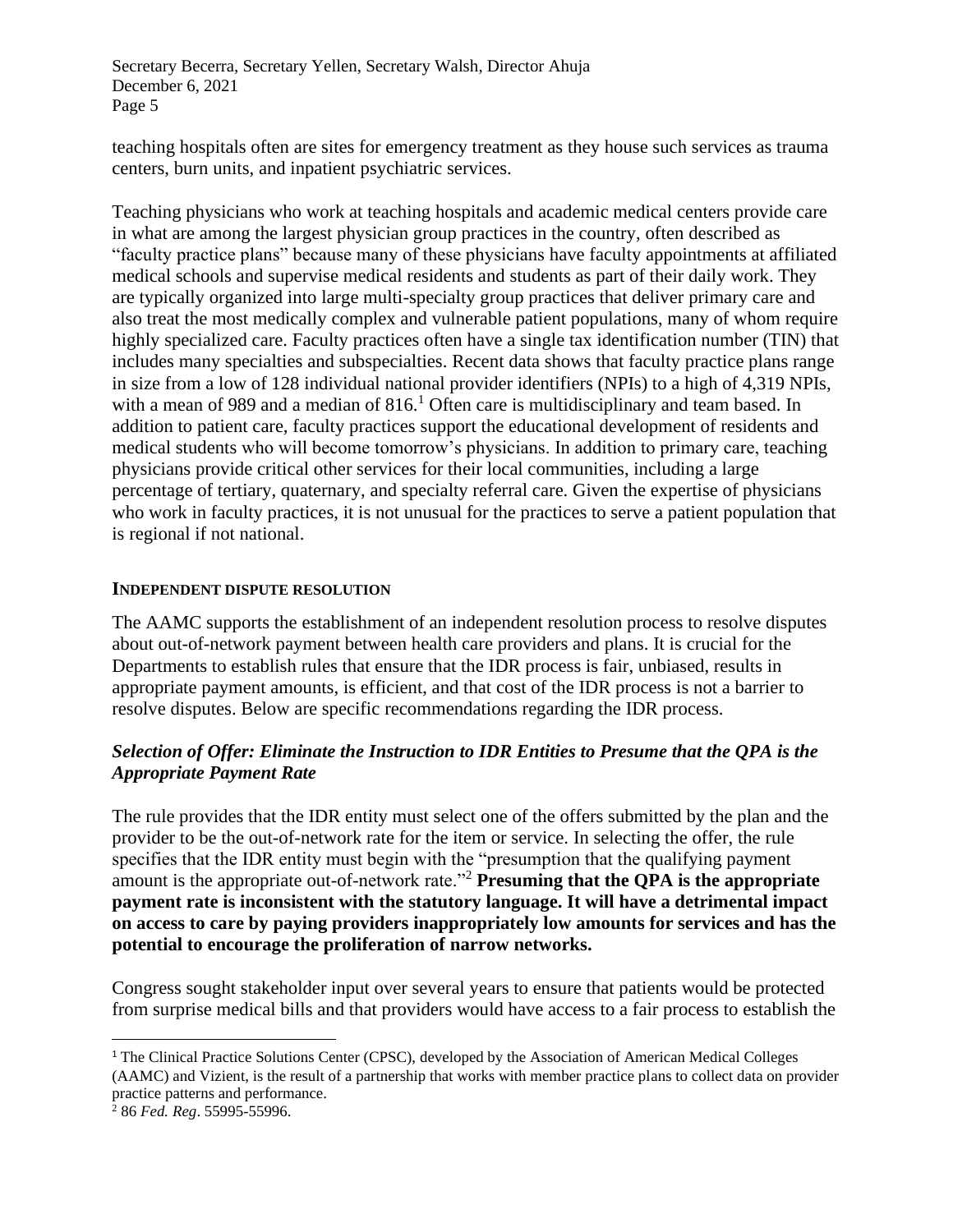payment when negotiations between the two parties did not succeed. Providers warned Congress that rate setting would lead to narrow networks – which oftentimes limit patient access to needed health care services and providers – as health plans would lose the incentive to offer competitive rates and engage in fair business practices to encourage providers to enter into contracts. While the establishment of a "benchmark payment rate" was considered in multiple legislative proposals, bipartisan, bicameral deliberations led to an agreement that rejected that approach and instead established the IDR process in the No Surprises Act.

Congress responded to provider concerns that a median rate would artificially deflate payment rates by establishing an IDR process for dispute resolution, and explicitly including statutory language stating that arbiters **"shall"** consider a number of factors when determining the payment amount through the IDR process including, but not limited to, the median contracted rate; the level of training, experience, quality and outcomes of the provider; market share; patient acuity; teaching status, case mix, and scope of services of the provider; and demonstrations of good faith efforts to enter into network agreements.<sup>3</sup> The Departments incorrectly assume that the statute assigns more importance to the QPA in the IDR process and that the statute "contemplates that typically the QPA will be a reasonable out-of-network rate" because the statute includes more details regarding calculation, and provides for oversight of the QPA.<sup>4</sup> This interpretation is inconsistent with the statutory language. If the QPA was intended to have more weight, the statutory language would have explicitly directed IDR entities to presume the QPA is the appropriate payment amount.

When factors are to be given a certain priority or presumption, the statutory language is clear.<sup>5</sup> For example, in the redistribution of unused resident positions, the Social Security Act  $(1886(h)(7)(B)(iii))$  says:

. . . the Secretary shall distribute the increase to programs of hospitals located in the following priority order:

- (I) First, to hospitals located in rural areas.
- (II) Second, to hospitals located in urban areas that are not large urban areas.
- (III) Third, to other hospitals in a state if the residency training program involved is in a specialty for which there are not other residency training programs in the state.

According to the rule, to deviate from the QPA as the payment rate, providers must submit evidence that the factors which are set out in statute clearly demonstrate that the QPA is "materially different" from the appropriate out-of-network rates. This creates a high bar for providers seeking a different rate from the QPA. **We strongly oppose this approach and ask that instead the Departments specify that the IDR entities should not presume the QPA is** 

<sup>&</sup>lt;sup>3</sup> Public Health Services Act sections  $2799A-1(c) (5)(ii)$  and  $2799A-2(b)(5)(C)(ii)$ .

<sup>4</sup> 86 *Fed. Reg*. at 55996.

<sup>&</sup>lt;sup>5</sup> Refer to Social Security Act sections  $1848(m)(5)(D)(i)$ ,  $1855(d)(4)$ ,  $1861(eee)(2)(B)$ ,  $1879(f)(1)$  and (2), and 1833(h)(4)(A) for examples of statutory language with presumptions. Refer to Social Security Act sections 1833(t)(22)(B), 1834(a)(1)(E)(iii), 1848(q)(11)(A), 1848(s)(2)(B), 1851(f)(2), 1874A(h)(3), 1886(h)(4)(H)(vi)(II), 1886(h)(7)(B)(iii), 1886(h)(8)(D) and 1886(h)(8)(E).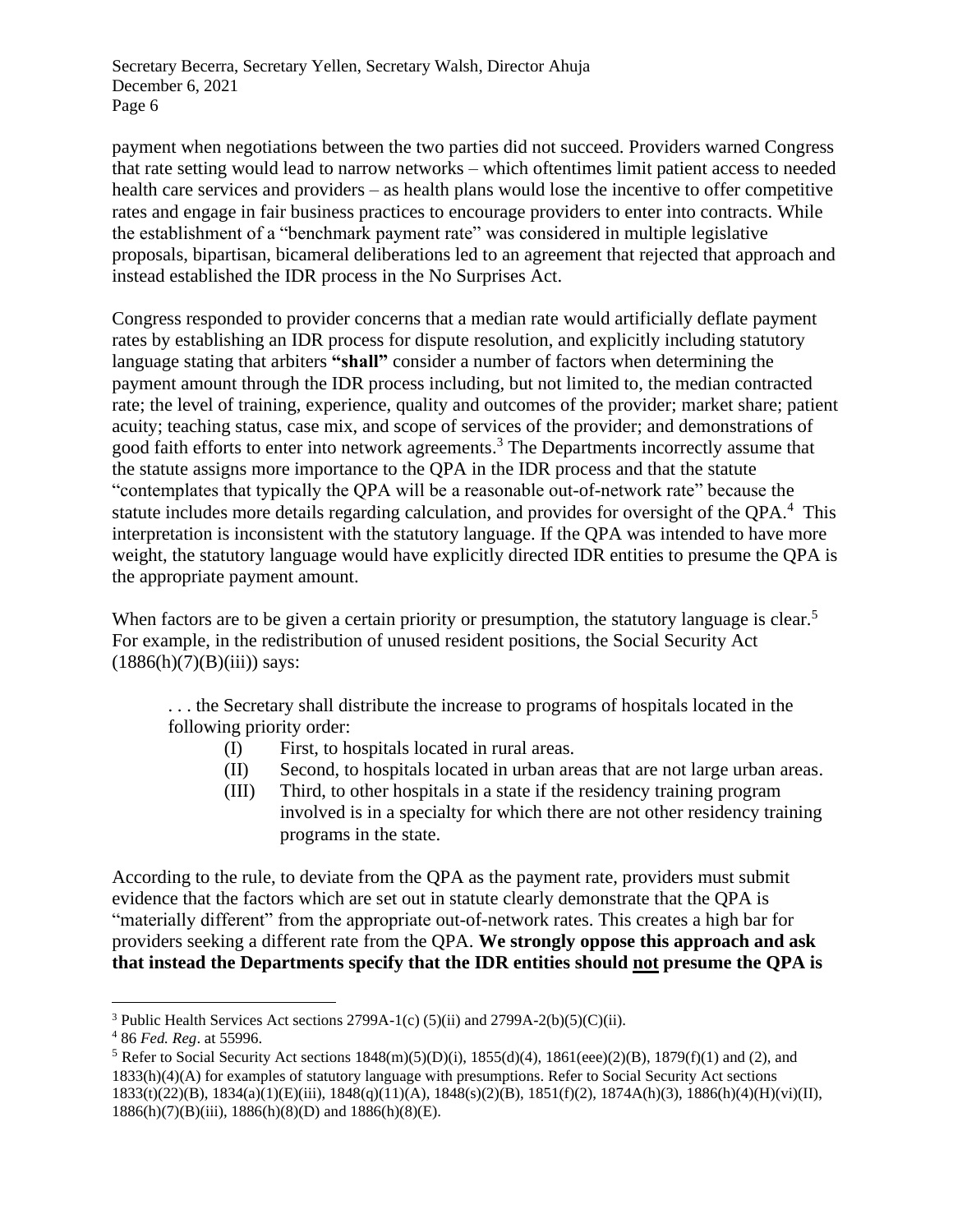#### **the appropriate payment rate and must give equal consideration to all other relevant factors included in the statute if evidence of those factors is submitted. One factor, the QPA or median contracted rate, should not be weighted more heavily than the others.**

The statutory factors for consideration in the IDR process when determining payment rates include teaching status. For teaching hospitals and teaching physicians, rates are likely to be different when compared to other providers due to higher patient complexity, tertiary and quaternary programs (such as trauma units, burn units, neonatal ICUs) and the infrastructure needed to support the multiple missions of research, education, clinical, and community engagement. Teaching hospitals and physicians deliver care to the most complex and vulnerable patient populations, many of whom require highly specialized care which often is not available elsewhere. The level of patient acuity seen at teaching hospitals is higher when compared to other facilities and necessitates that teaching hospitals maintain services that frequently are not available elsewhere but are important to the communities they serve. Finally, teaching hospitals remain committed to their mission of training the next generation of physicians and allied personnel and must finance a substantial amount of the costs of training from their operating funds. Each of these factors contributes to costs that differ from those of non-teaching hospitals. Medicare and Medicaid programs in many states have long recognized the need to support teaching hospitals' missions as evidenced by payment adjustments for graduate medical education payments and uncompensated care. **It is essential for arbiters to recognize the important role and value that teaching hospitals play in the health care system and ensure that the payments made by insurers under the IDR process reflect the costs incurred by these organizations in providing care.** 

In light of the decisions that the Departments made regarding the QPA methodology in the No Surprises Act Interim Final Rule, Part 1 86 *Fed. Reg.* 36872 (July 13, 2021), it is extremely important that arbiters give weight to these other factors in determining payment rates and not presume the QPA is the appropriate payment. In the IFR Part I, the Departments' decisions on methodology result in driving the QPA as low as possible by excluding case rate agreements, shared savings and other valued-based payment arrangements, and hospital characteristics (such as teaching status) from the calculation of median contracted rates. The QPA methodology does not account for the uniqueness of teaching hospitals and their associated providers who furnish specialized care. It does not reflect the costs of providing care in these settings.

We are also deeply concerned that presuming the QPA is the appropriate payment amount may disrupt private payment negotiation and create a disincentive for health plans to maintain adequate provider networks. It may encourage the creation of networks that do not include tertiary and quaternary hospitals and the expertise the specialists and subspecialists that work at those institutions. If health plans can default primarily to the QPA, which is based on median contracted rates, they may have no incentive to maintain adequate networks and follow fair business practices to encourage providers to enter into contracts. Likewise, low reimbursement rates can be a disincentive for providers and facilities to contract with health plans. The health plans, in turn, may decline to contract with providers unless they accept the QPA rate. There are already increasing numbers of plans that utilize narrow networks that exclude certain types of providers. Driving down reimbursement based on the QPA has the potential to exacerbate this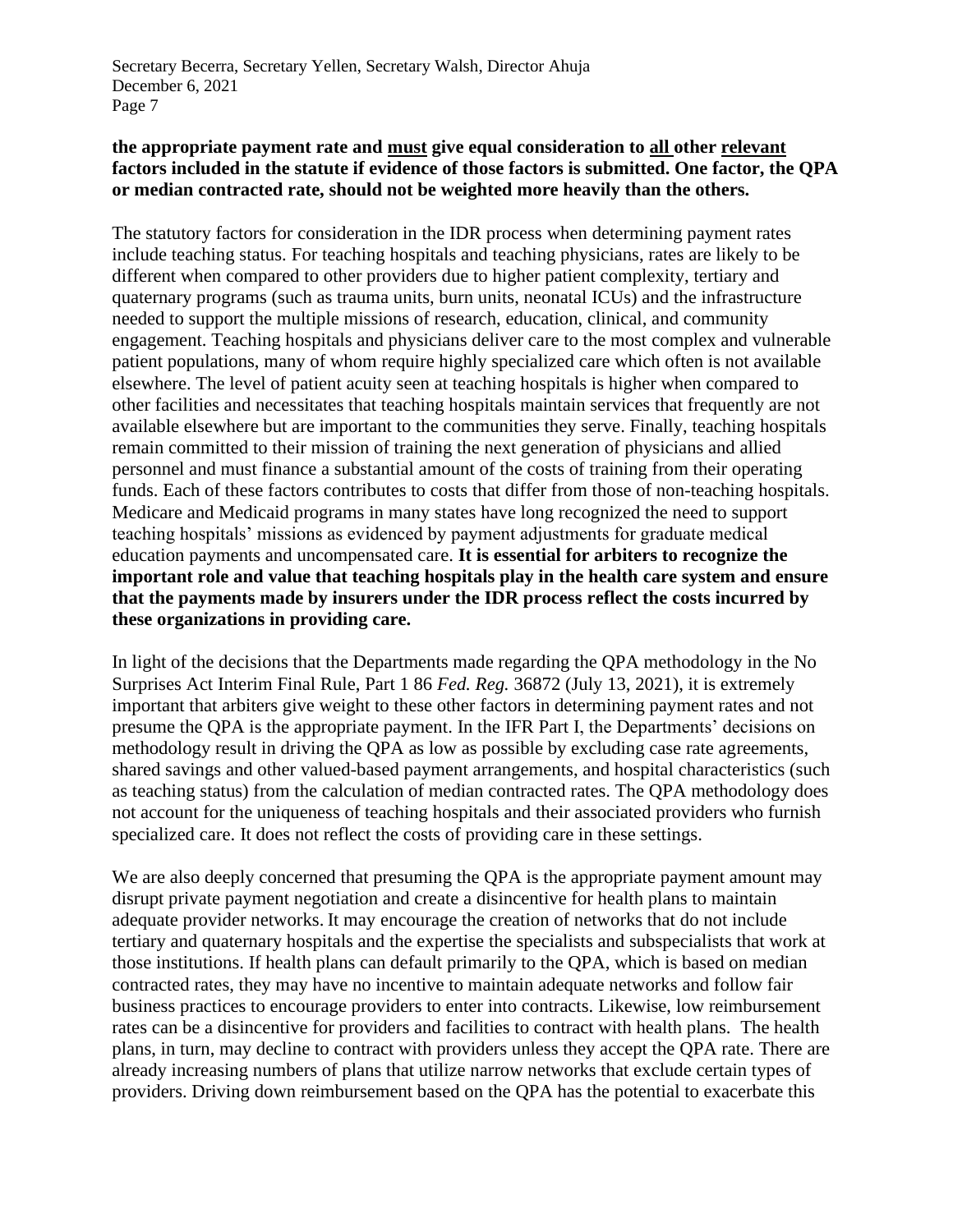trend and impact patient access to care.<sup>6</sup> If a health plan can pay the same rate to all out-ofnetwork providers, there would be little incentive for them to establish comprehensive innetwork product offerings for consumers. This problem would not be prevented by network adequacy standards since the large majority of plans are regulated under ERISA, which does not establish specific network adequacy requirements for plans. Teaching hospitals have already experienced the consequences of narrow networks in a number of states. **Inadequate networks could undermine patients' ability to access appropriate levels and types of care**

In summary, the AAMC firmly supports protecting patients from surprise medical bills. At the same time, we are committed to ensuring that patients also have access to critical services provided by teaching hospitals and academic physicians, and therefore strongly oppose the presumption that the QPA is the appropriate payment amount. This approach could decrease patient access to care by underpaying providers and incentivizing the exclusion of teaching hospitals from coverage networks and increasing narrow networks. **We believe that the consideration of all factors during the arbitration process rather than giving preference or priority to one factor (the QPA), is necessary and consistent with the statutory language.** 

## *Clarify that IDR Process Does Not Include Rates Paid by Medicare Advantage Plans and Medicaid Managed Care Organizations*

We support the provision in the Act requiring that the IDR process not consider providers' charges or rates paid by public programs, such as Medicare, Medicaid, the Children's Health Insurance Program, or TRICARE. The IFC reiterates this prohibition but does not specifically address whether rates paid by Medicare Advantage plans and Medicaid managed care organizations are excluded.<sup>7</sup> In response to the Departments' request for comment on the need for additional clarification on these prohibited factors, **the AAMC requests that the Departments clarify that rates paid by Medicare Advantage plans and Medicaid managed care plans, which are also considered public programs, are excluded.**

### *Time Frames for the Negotiation and IDR Process Should Be More Flexible*

The Act includes specific time frames for negotiation during the IDR process. If a provider and plan are unable to come to an agreement on the initial payment amount, the provider and insurer may begin a 30-day open negotiation period during which they can agree upon the payment amount. If the provider and health plan are unable to come to an agreement during the 30-day open negotiation period, either party may trigger the IDR process within 4 days of the conclusion of the open negotiation period. After triggering the IDR process, the health plan and the provider have three business days to jointly select the IDR entity, and within 10 days of selection of the IDR entity each party must submit an offer for reimbursement and supporting materials. The

<sup>6</sup> *See* "Health Plans with More Restrictive Provider Networks Continue to Dominate the Exchange Market," Avalere Health [\(https://avalere.com/press-releases/health-plans-with-more-restrictive-provider-networks-continue-to](https://avalere.com/press-releases/health-plans-with-more-restrictive-provider-networks-continue-to-dominate-the-exchange-market)[dominate-the-exchange-market\)](https://avalere.com/press-releases/health-plans-with-more-restrictive-provider-networks-continue-to-dominate-the-exchange-market); and "What's Behind 2018 and 2019 Marketplace Insurer Participation and Pricing Decisions?" Holahan et al. [\(https://www.urban.org/research/publication/whats-behind-2018-and-2019-marketplace](https://www.urban.org/research/publication/whats-behind-2018-and-2019-marketplace-insurer-participation-and-pricing-decisions)[insurer-participation-and-pricing-decisions\)](https://www.urban.org/research/publication/whats-behind-2018-and-2019-marketplace-insurer-participation-and-pricing-decisions)

<sup>7</sup> 86 *Fed. Reg*. at 55999.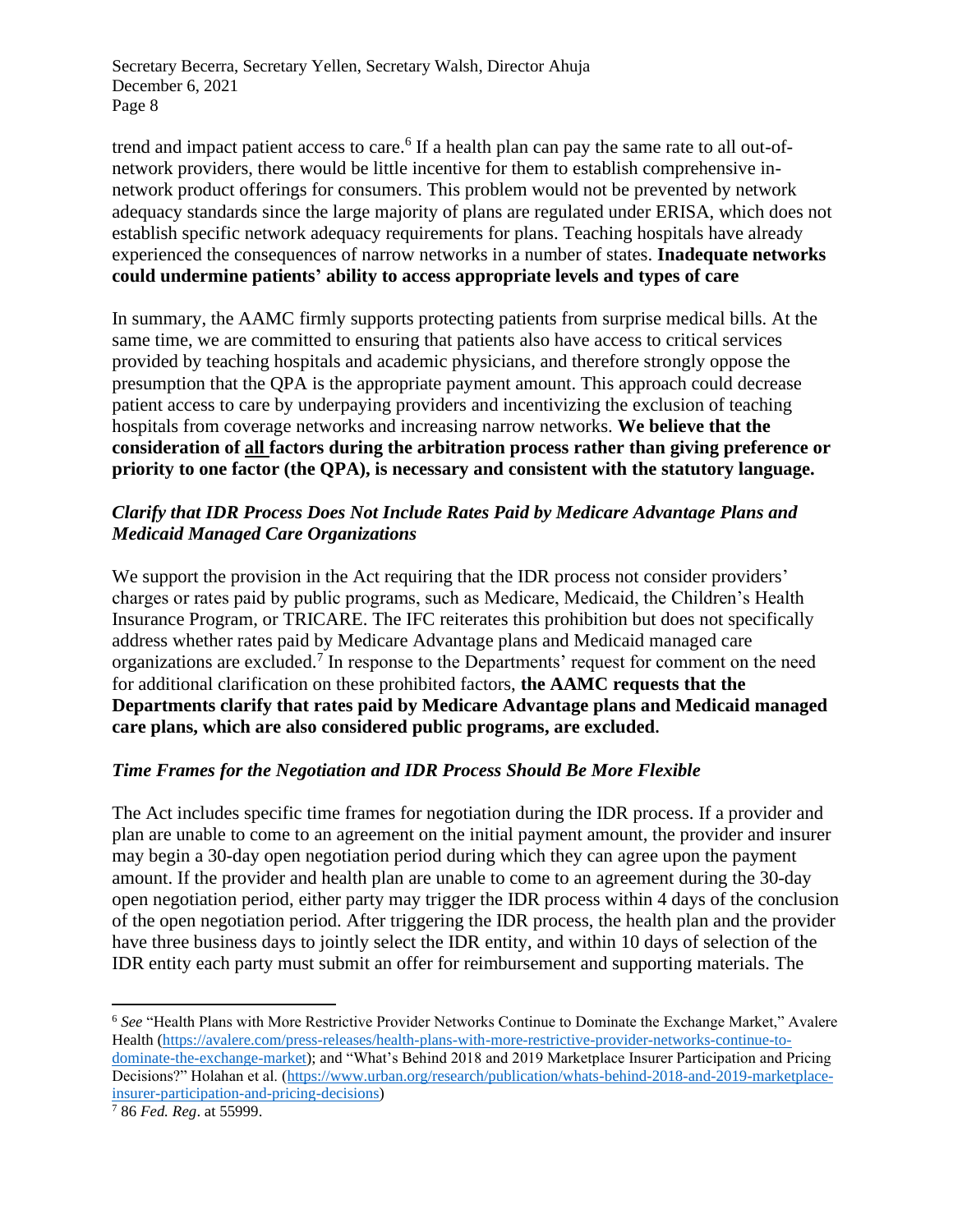party that submitted the notification to initiate the IDR process may not submit another case for the same item or service involving the same other party for a 90-day period after the initial notification (referred to as the "lockout period"). **We have concerns with such limited time frames, especially in cases where the provider would like to "batch claims." Recognizing that these timelines may not be feasible, the statute grants the Departments the flexibility to adjust the timelines, and we urge the Departments to exercise that discretion.**

Payment negotiations between health plans and providers regarding out-of-network services provided involve the consideration of many factors, such as the acuity of the patient, quality/outcomes, case mix of the provider, and market payment rates. Therefore, the 30-day time frame may not be sufficient for providers and plans to conclude these negotiations. While the Act does allow negotiations to continue during the IDR process, once the process is triggered, a fee must be paid to the arbiter. **We recommend that the Departments allow health plans and providers to jointly request a 30-day extension of the negotiation period.**

The AAMC also requests that the Departments consider allowing extensions of the 4-day window to trigger the IDR process and the 10-day time frame for submitting an offer for reimbursement and documentation in certain circumstances. Providers need to consider many factors when deciding whether to trigger the IDR process, including the amount of payment received, claims that may be batched, availability of supporting documentation, and the cost of arbitration. The Departments could use the flexibility granted by Congress to enable modifications to time frames if warranted.<sup>8</sup> For example, the Departments could allow providers and health plans 30 days to trigger the IDR process and an additional 30 days to submit their offer and supporting materials in certain circumstances. Allowing this extended time frame will reduce unnecessary administrative expense for plans and providers.

**The AAMC also is concerned that the 90-day lockout period could cause cash flow problems for providers, and we urge the Department to reduce it to 30 days.** While we recognize that the goal of the 90-day lockout period is to encourage settlement of claims and reduce arbitration, we believe that changing the other time frames for negotiation and IDR as we recommend, will reduce the likelihood of pursuing arbitration.

### *Allow Flexibility in Batching of Items and Services*

The Act allows providers to batch together for consideration during the IDR process claims submitted within a 30-day period that are furnished by the "same provider or facility" under the "same plan" and for the "same or similar items or services." Batching will reduce administrative costs for all parties and accelerate payments to providers.

We support the provision in the rule that items and services billed with the same National Provider Identifier or Tax Identification Number may be batched when defining the "same provider of facility." For physician group practices, this would mean that claims for multiple clinicians that submit claims as part of the group practice under the same TIN may be batched.

<sup>8</sup> Public Health Services Act sections 2799A-1**(**c) (5)(ii) and 2799A-2(b)(5)(C)(ii).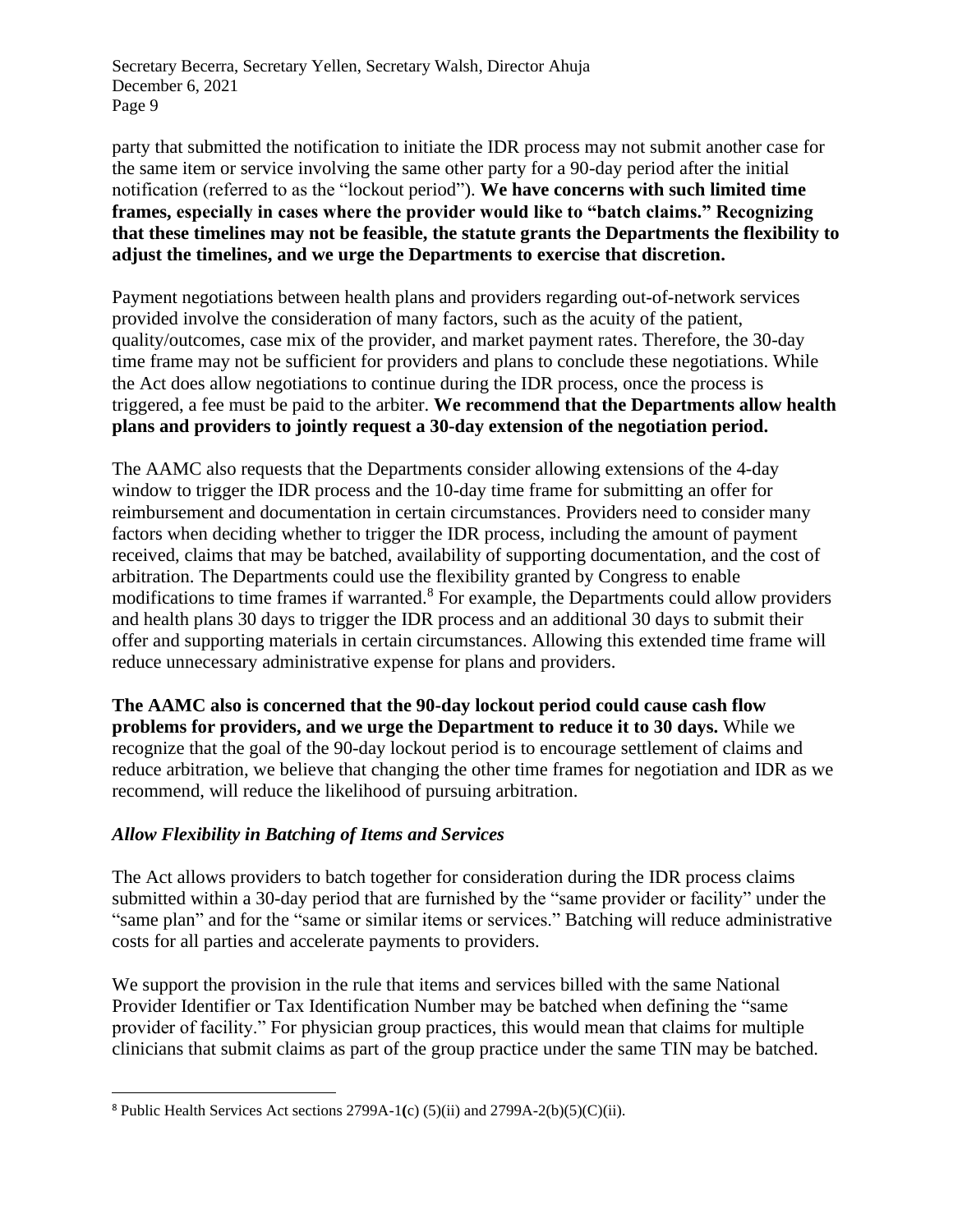This would be consistent with the approach that is used under the Medicare Quality Payment Program to measure performance and determine payment adjustments for physician practices. This would also reduce burden and costs associated with the IDR process.

The rule defines same or similar items or services as those items and services that are billed under the same service code, or a comparable code under a different procedure code, and defines the same codes as the code that describes an item or service using Current Procedural Terminology (CPT), Healthcare Common Procedure Coding System (HCPCS) or Diagnostic-Related Groups (DRGs). Rather than defining items and services on a granular level, we urge the Departments to allow for broader criteria to determine which claims can be batched. For some services, such as specific surgical procedures, the services that could be batched may be apparent. However, for other services, such as emergency medical care, the items and services that should be batched could include a broader range of services. Items and services that are reimbursed through a bundled payment for an episode of care should be included together and considered part of one payment determination by an IDR entity. **We urge flexibility in how providers can define the scope of claims included in the batches to minimize burden on all the parties.** 

The rule states that all the qualified IDR items and services must have been furnished within the same 30-business-day period or the 90-calendar-day suspension period. **We support this policy and commend the Departments for using the authority to ensure that items and services furnished during the 90-calendar day suspension period are eligible for the Federal IDR process and can be included in the same batch.** 

### *Ensure IDR Entities Have Appropriate Expertise*

The rule requires that IDR entities possess and demonstrate sufficient arbitration and claims administration of health care services, managed care, billing, coding, medical, and legal expertise. The AAMC urges the Departments to ensure that any entity certified as an IDR entity understands the complexities of the health care system and has the experience needed to fairly adjudicate disputes. The entity must ensure that the decisions made are fair to both parties, and that appropriate criteria is used to make decisions that are standardized and uniform. The entity should be staffed with individuals who have expertise in managed care contracting, revenue cycle, and experience with arbitration. IDR staff should also have expertise in the complexities of contracting, including knowledge of narrow networks, shared savings programs, and other payment models. They should have a demonstrated understanding of the distinction between different settings of care (such as teaching hospitals as compared to community hospitals) and the unique services provided by various physician specialties and subspecialties.

#### *Exercise Oversight of IDR Process*

It will be essential for the Departments to exercise oversight over the arbitration process to ensure that arbiters have relevant medical and legal expertise and are unbiased, that the process results in fair payment amounts for the parties involved and does not cause an undue administrative burden or high costs.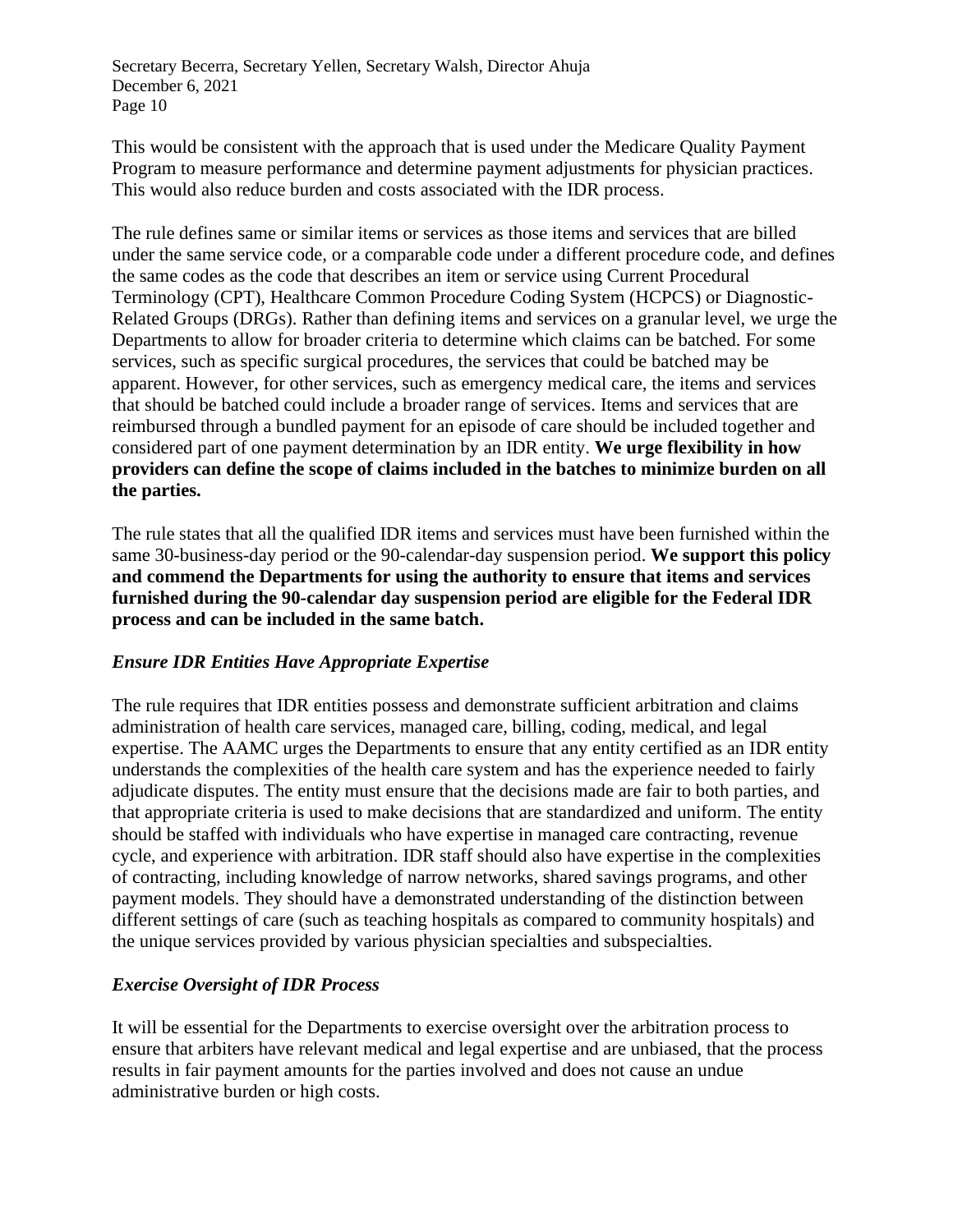#### **GOOD FAITH ESTIMATE**

Under the rule, health care providers and health care facilities must issue good faith estimates of expected charges for uninsured (or self-pay) individuals (or their authorized representatives). Providers must transmit the good faith estimate at least 3 business days before the service is furnished and no later than one business day after the service is scheduled. For services scheduled more than 10 business days in advance, the provider needs to furnish the information within 3 business days of the patient requesting an estimate or scheduling a service.

The AAMC understands the importance of price transparency for patients to ensure that they understand their out-of-pocket costs when seeking health care. Our nation's teaching hospitals have already risen to this call by developing price estimator tools at their institutions, which allow patients to access their coverage and cost-sharing information as it applies to the services they are seeking. We support the decision by the Departments to delay implementation of provisions in the PHS Act (section 2799B-6(2)(A) which would require providers and facilities to furnish good faith estimates to **all** individuals and instead to limit the good faith estimate requirement in this rule to uninsured (or self-pay) individuals.

We have several recommendations regarding the good faith estimate requirements for uninsured (or self-pay) patients.

#### *Leverage the Use of Existing Hospital Price Transparency Requirements for Good Faith Estimates*

In the rule, HHS seeks comments on how the price transparency requirements that hospitals must display standard charges in a consumer-friendly manner and the voluntary use of online price estimator tools may be leveraged to provide the good faith estimates. We appreciate the acknowledgement in the rule that hospitals are already providing consumer-friendly information about charges to patients under the existing price transparency requirements. However, we believe that the good faith estimate requirement duplicates these price transparency requirements already in effect for hospitals and therefore is likely to increase administrative costs for hospitals without improving price transparency for patients. **We urge the Departments to streamline and harmonize the requirements under these programs.** To avoid patient confusion, it is important that providers and health plans provide consistent information to their patients about the charges and costs associated with providing items and services.

Under a previous regulation, effective January 1, 2021, hospitals are required to publicly post standard charges for at least 300 "shoppable" services. To achieve this requirement, many hospitals have price estimator tools on their websites that allows patients to search for items and services and see their costs. Patients can use the price estimator tools to see their cost sharing obligation, whether or not they have insurance. Many of these calculators allow individuals with insurance coverage to see their specific cost-sharing responsibility while also allowing uninsured (or self-pay) patients to see costs and any applicable discounts. Providers and facilities should be able to optimize these calculators and utilize them as good faith estimates, particularly for the 300 shoppable services. The costs shown on these calculators typically reflect most costs associated with a procedure similar to what would be included on the good faith estimate.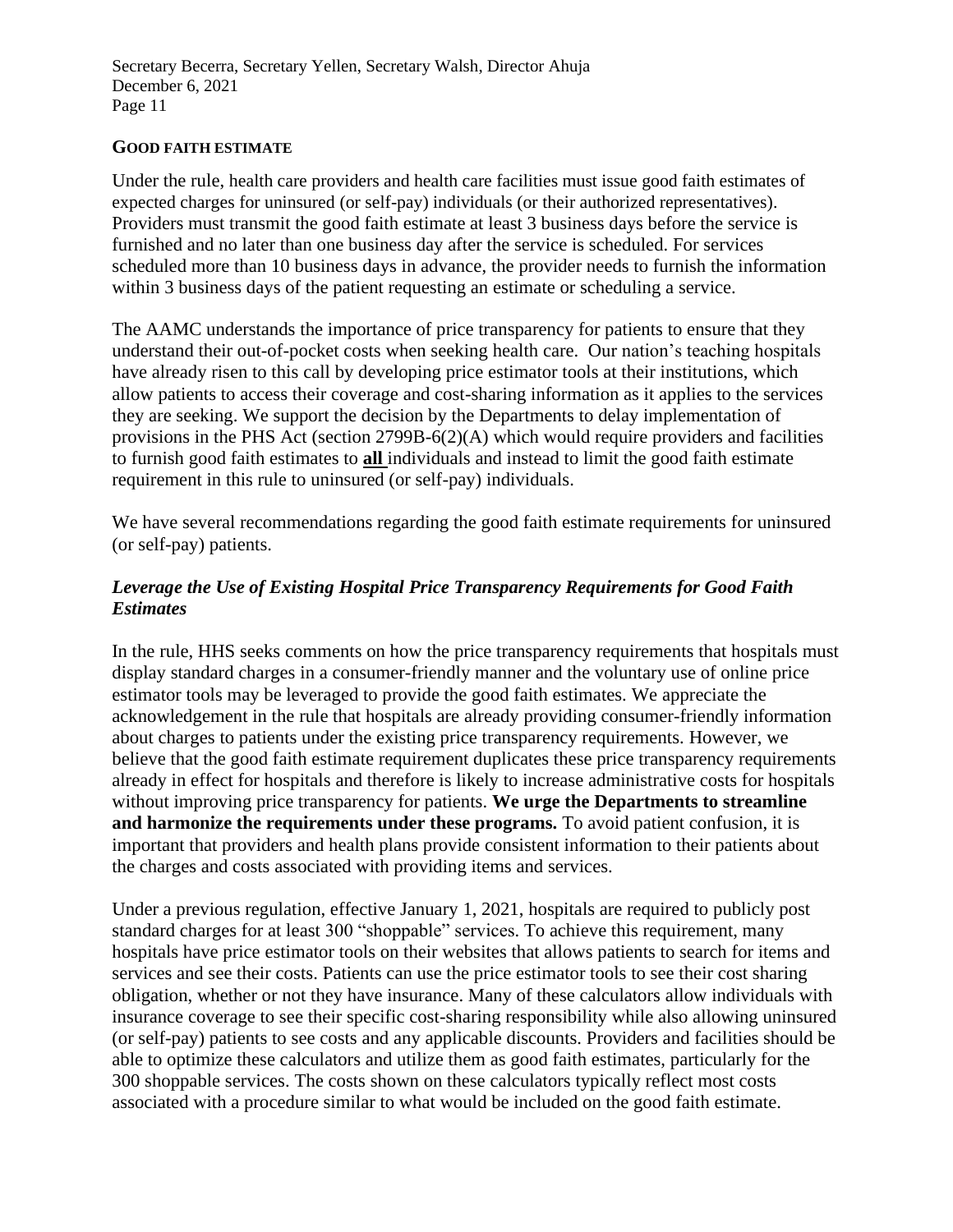Similarly, beginning January 1, 2022, the Transparency in Coverage Rule requires that health plans provide detailed price information in machine-readable files to the public, and in 2023 make personalized out-of-pocket cost information for at least 500 shoppable services available on their websites. This will build upon the price estimator tools developed by hospitals and allow patients to find patient-specific information and better understand their insurance coverage. Health plans are best positioned to provider patient-specific information on coverage and costsharing liabilities to patients, as each plan is uniquely different. **We believe that the Departments should consider whether using health plan cost estimators can also be optimized to reduce and streamline the number of good faith estimates and advanced explanation of benefits generated.**

### *Distinctions Need to Be Made Among Types of Uninsured and Self-Pay Patients*

We support protecting all patients from unexpected costs for care but appreciate that initially the good faith estimate requirement will apply only to uninsured (or self-pay) patients. We have several concerns about applicability of the good faith estimate requirements to these patients as defined in the rule. The rule includes a definition of uninsured (or self-pay) individuals and seeks comments on the appropriateness and usability of the definition and whether additional terms should be defined. While the IFC acknowledges that self-pay individuals are not the same as uninsured individuals, we feel that these two groups are distinct and unique and should be treated differently.<sup>9</sup> First, we believe that distinctions should be made among uninsured patients, some of whom will qualify for free care and some of whom may qualify for financial assistance. Selfpay patients should be defined separately as well; some may be insured but are choosing not to utilize their insurance benefits, opting instead to pay out-of-pocket; others may be insured but their health plan does not cover certain items and services; and some may be uninsured and not qualify for either free care or financial assistance.

For those patients who qualify for free care, we believe providers and facilities should not be required to furnish a good faith estimate. As these individuals will have no cost sharing obligation, it is unnecessary to provide them with a good faith estimate. The patient may be confused by receiving a good faith estimate of the charges when the patient's obligation is \$0. Preparation of the estimate also will be an unnecessary burden on the provider.

For uninsured patients who qualify for financial assistance and for self-pay patients, receiving a good faith estimate from the provider would be more appropriate and beneficial. However, depending on the patient's health insurance coverage, some items or services connected to the procedure may not be covered. Therefore, it may be difficult for providers to develop accurate good faith estimates for some self-pay insured patients when their plan may cover some portions of the service and not other portions. In other words, the patient would be considered "self-pay" for the non-covered portion of the services. To provide an accurate good faith estimate, providers will need to communicate with health plans to obtain accurate information regarding which services are not covered. **To assist providers and facilities in developing an accurate good faith estimate, health plans should be required to provide correct up-to-date information on which items and services are covered—and the extent of the coverage-- upon request** 

<sup>9</sup> 86 *Fed. Reg*. at 55986.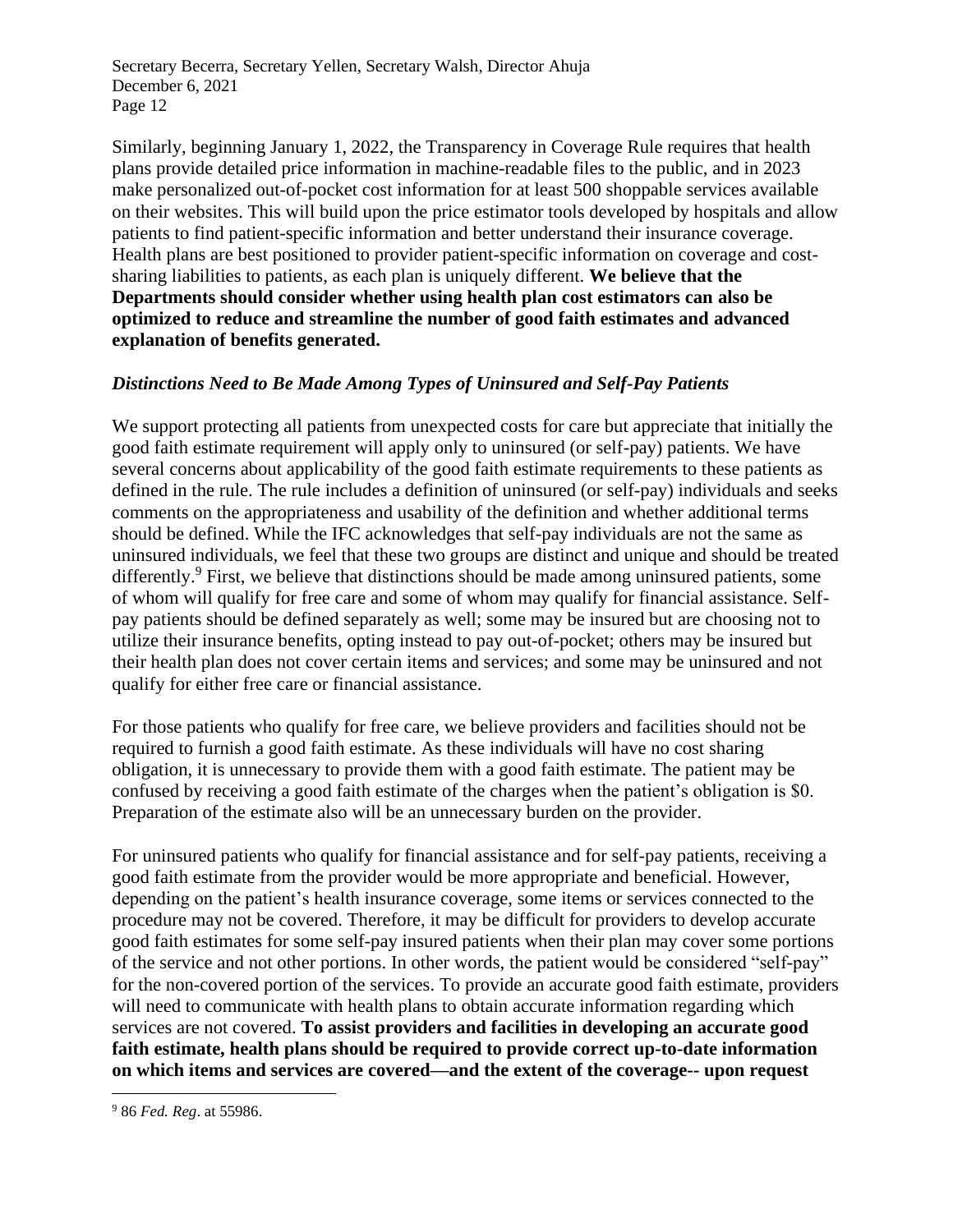**from the patient and/or provider.** Some AAMC members report that health plans may not state whether an item or service is or is not covered; rather they describe the item or service as not needing "authorization". Further, health plan online calculators can greatly assist patients in understanding their insurance coverage and plans should be encouraged to educate their clients on the use of their calculators. **We ask** t**he Departments to provide additional guidance to providers and to health plans regarding requirements for good faith estimates for noncovered items and services**.

Further, if during the course of treatment, medically necessary items/services differ from those included in the good faith estimate, the result may be a bill substantially in excess of the good faith estimate. At this point, the hospital may do a redetermination of whether the patient qualifies for additional financial assistance. In these situations, patients should be encouraged to contact the hospital to discuss the situation before proceeding with the dispute resolution process.

**In addition, we ask the Departments to clarify the application of the good faith estimate requirements to international patients.** Academic medical centers frequently care for patients who travel from other countries to receive the expertise and highly specialized services provided by academic medical centers and their associated physicians. Some of these patients have international insurance, some pay out of pocket, and others have employers that pay for their items and services.

#### *Policies Should be Amended to Prevent Delays in Care for Uninsured or Self-Pay Patients*

We are deeply concerned that the policies set forth in this rule regarding good faith estimates for the uninsured (or self-pay) may have the unintended consequence of delaying care. As required by the Internal Revenue Service through the tax code, not-for-profit hospitals must have in place policies that have criteria that qualify patients for free care (sometimes referred to as charity care) or financial assistance which includes reduced cost and/or payment plans. Qualifying for assistance typically requires the patient to submit an application to the hospital followed by a review and determination of how much assistance, if any, for which the patient qualifies. This process is time consuming and can take several weeks, sometimes because it takes time for patients to provide the needed information. Providers will be unable to determine the discounted charges to include in the good faith estimates until they receive information on the patient's eligibility for financial relief. Given the good faith estimate requirements, if the service or item can be delayed without harming the patient, a provider will most likely wait until after a determination of the financial assistance to which the patient is entitled is made before scheduling a procedure to ensure that the patient receives an accurate good faith estimate.

**The Departments should consider modifications of the policies associated with the good faith estimate for the uninsured (or self-pay) patients to prevent delays in care that would result while providers wait for determinations of eligibility for financial assistance. In addition, the Departments should monitor delays in care due to their instructions to providers regarding good faith estimates and remedy the guidance if needed.**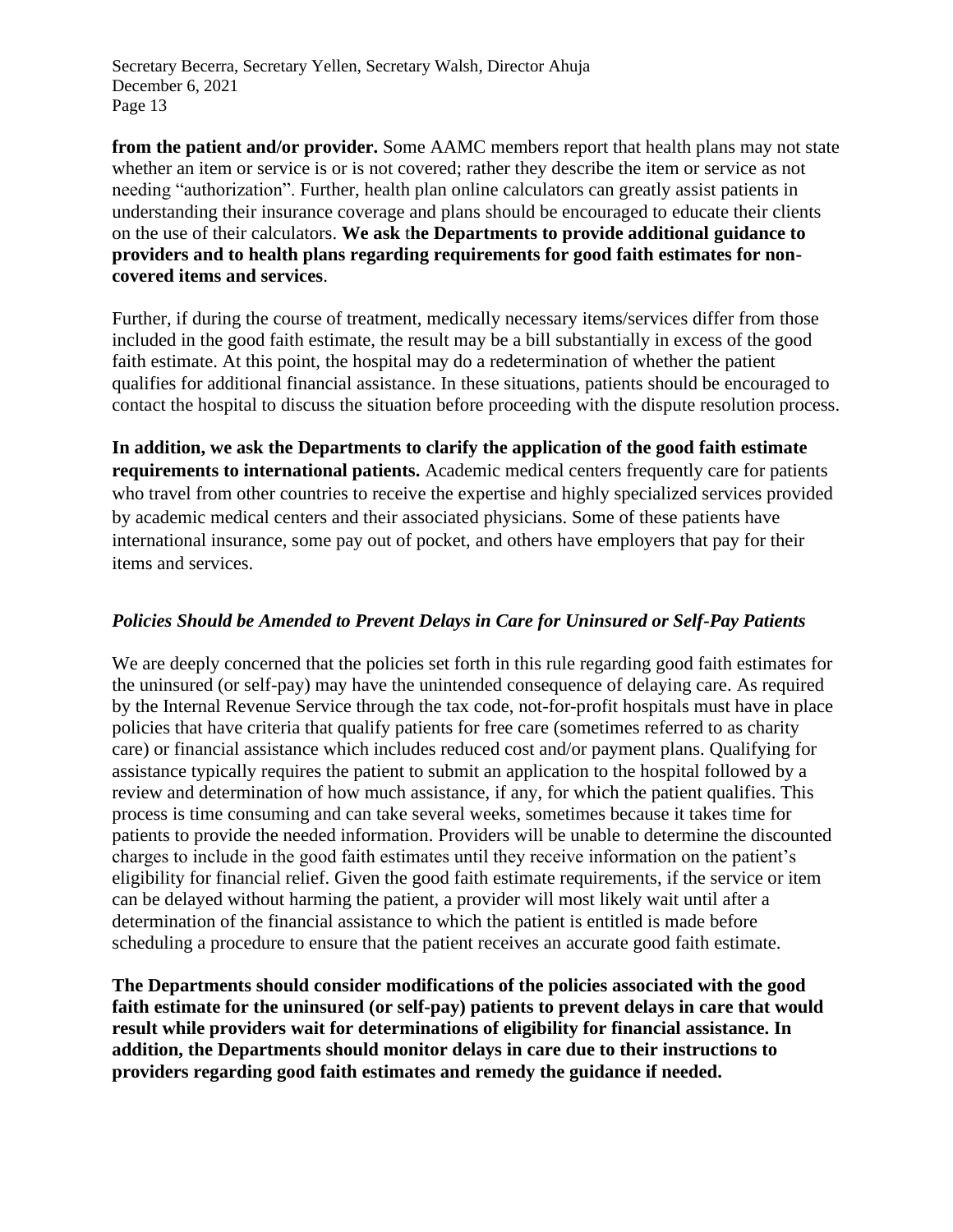#### **Scope of Good Faith Estimate Requirements**

The No Surprises Act requires that the health care provider provide the patient with a notification (in clear and understandable language) of the good faith estimate of the expected charges for furnishing the item or service with the expected billing and diagnostic codes. Specifically, the statute requires providers to include "…expected charges for furnishing such item or service (including any item or service that is reasonably expected to be provided in conjunction with such scheduled item or service and such an item or service reasonably expected to be so provided by another health care provider or health care facility), with the expected billing and diagnostic codes for any such item of service." In this rule, the Departments require that a convening provider or convening facility must determine if an individual is an uninsured individual, or if insured, whether they will submit a claim to their insurance company for the item or service. If they are uninsured (or self-pay) a good faith estimate must be provided to the patient upon request **or** upon scheduling an item or service. The good faith estimates must reflect any discounts for such individuals.

### *Providers Should Be Only Required to Provide Good Faith Estimates Upon Patient Request*

**We urge the Departments to amend the regulations to clarify that providers are only required to provide a good faith estimate to the uninsured (or self-pay) patient when there is a scheduled appointment and the patient requests the good faith estimate**. Doing this is consistent with the title of the section (2799B-6 of the Public Health Service Act), which is "Provision of Information Upon Request And for Scheduled Appointments." (emphasis added)

Patients will be aware that they have a right to a good faith estimate because providers and facilities are required to inform them of this right. This ensures that any patient wanting a good faith estimate will get one. Providing a good faith estimate for scheduled services when the patient does not request it would be a significant administrative burden on providers, may confuse patients, and could delay care. Teaching hospitals and teaching physicians provide a large volume of patient visits, surgeries, procedures, and ancillary services to uninsured (or selfpay) patients. It would be burdensome to produce good faith estimates in all cases when items and services are scheduled for uninsured (or self-pay) individuals, especially for many teaching hospitals, which are safety net providers. This would result in unnecessary cost to the system and divert important resources away from patient care. **Instead, we recommend that providers inform patients of their right to make a request for a good faith estimate, provide the patients information about their online calculators that include information on cost of items/services, and provide the estimate upon request by the patient.** Further, patients should be given the option to "opt out" of receiving a good faith estimate.

### *Scope of Services and Items Included in The Good Faith Estimate Should Be Limited*

The Departments define a good faith estimate to include items or services that are reasonably expected to be provided **in conjunction with** the primary item or service, including items or services that may be provided by other providers and facilities in addition to the convening provider or convening facility. We appreciate that from January 1, 2022 through December 31,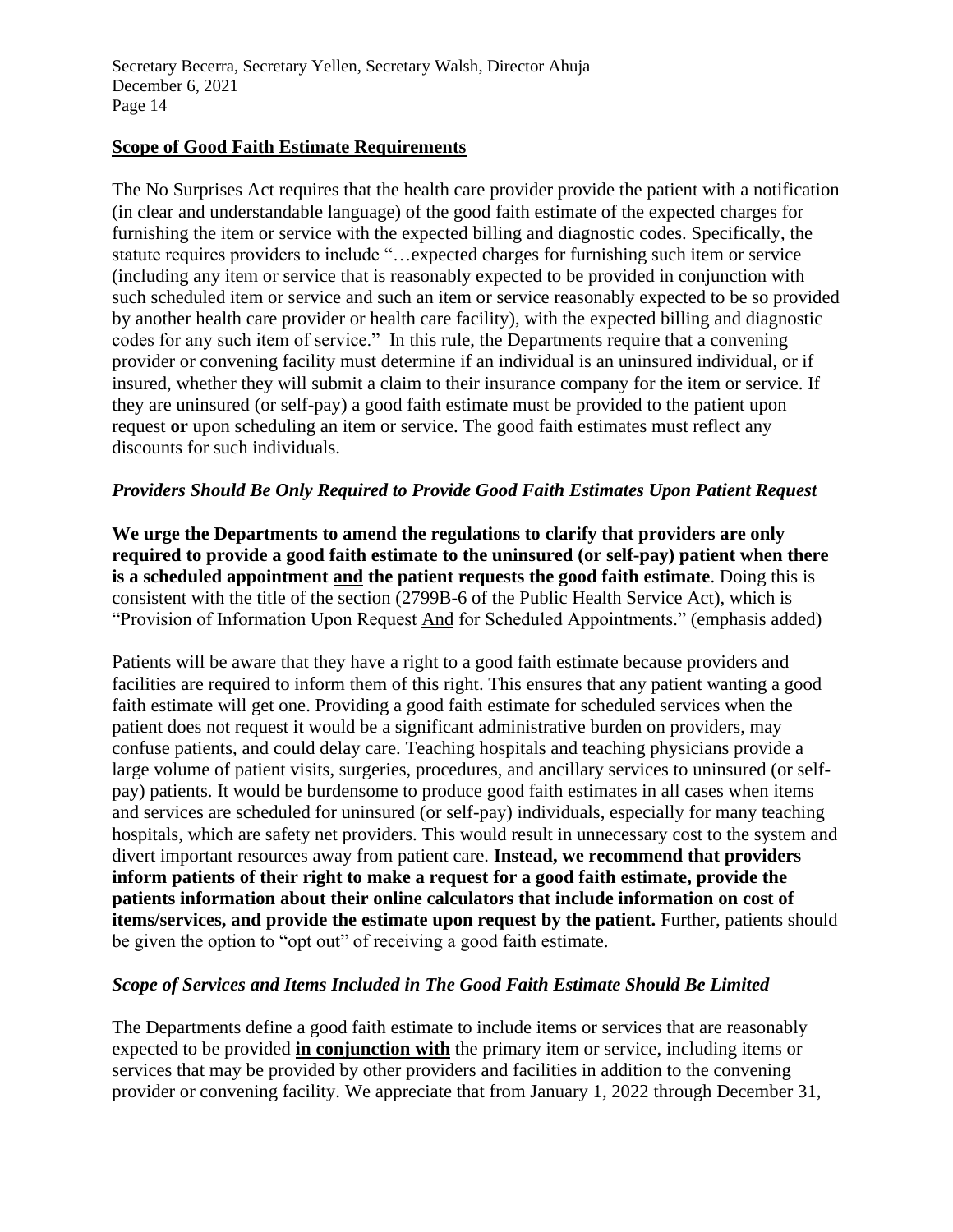2022 the Departments will not enforce the requirements that a good faith estimate include expected charges for items and services from a co-provider or co-facility. However, we are concerned about the ability of convening providers to obtain good faith estimates from other providers, particularly in such a short time frame.<sup>10</sup> The rule requires that the convening provider or facility contact all applicable co-providers and co-facilities no later than 1 business day after the request for the good faith estimate is received or after the primary item or service is scheduled and request submission of expected charges for the items or services. To carry out the requirements, providers and facilities would need to establish systems and procedures for providing and receiving the required information from other providers and facilities. The desire of the Departments to avoid a situation in which patients must seek good faith estimates from multiple providers must be balanced against the ability of providers to obtain information on charges from providers they neither own nor employ. **Instead, we ask that the regulations clarify that providers are responsible for providing the good faith estimate only for items and services that they directly bill to the patient.**

**We also request that the rule clarifies that "in conjunction with" refers to the obligation to furnish good faith estimates for items or services provided at the time of the scheduled service.** We do not believe the statute requires providers to include estimates for items or services, such as post-acute care, that are provided after the scheduled service. **We support the policy in the rule that the good faith estimate does not need to include items or services that are recommended as part of the course of care but that must be scheduled separately.** 

We also appreciate the Departments' provision in the rule that the good faith estimate is not required to include charges for unanticipated items or services that are not reasonably expected and that could occur due to unforeseen events. **We urge the Departments to clarify that this policy includes both "unforeseen circumstances" and "unlikely events" which should not be subject to the patient dispute resolution process.** Unforeseen events are situations that occur that were not anticipated while unlikely events are those that are extremely rate. While the provider furnishes its best estimate of services that will be provided, it is possible that other items or services that deviate from those initially expected will be needed, requiring changes to the services and codes that were included in the good faith estimate. For example, unforeseen medical needs or unlikely events may arise at the time that the service is provided that require the provider to proceed with a different course of treatment. If the need for services arises during the patient visit, it would not be feasible to provide a new good faith estimate at that time. Providers always aim to give patients high quality medical care that is medically necessary and they should not be penalized for using their medical judgment to make changes as more information is gathered about the patient during the course of treatment.

In addition, the Departments state that if any changes to expected providers or facilities represented in a good faith estimate occur less than 1 business day before the time or service is scheduled to be furnished, the replacement provider or replacement facility must accept the good faith estimate as their expected charges for the times or services being furnished. We are concerned that the replacement provider may not be willing to provide the item or service if the

<sup>10</sup> Id. at 56030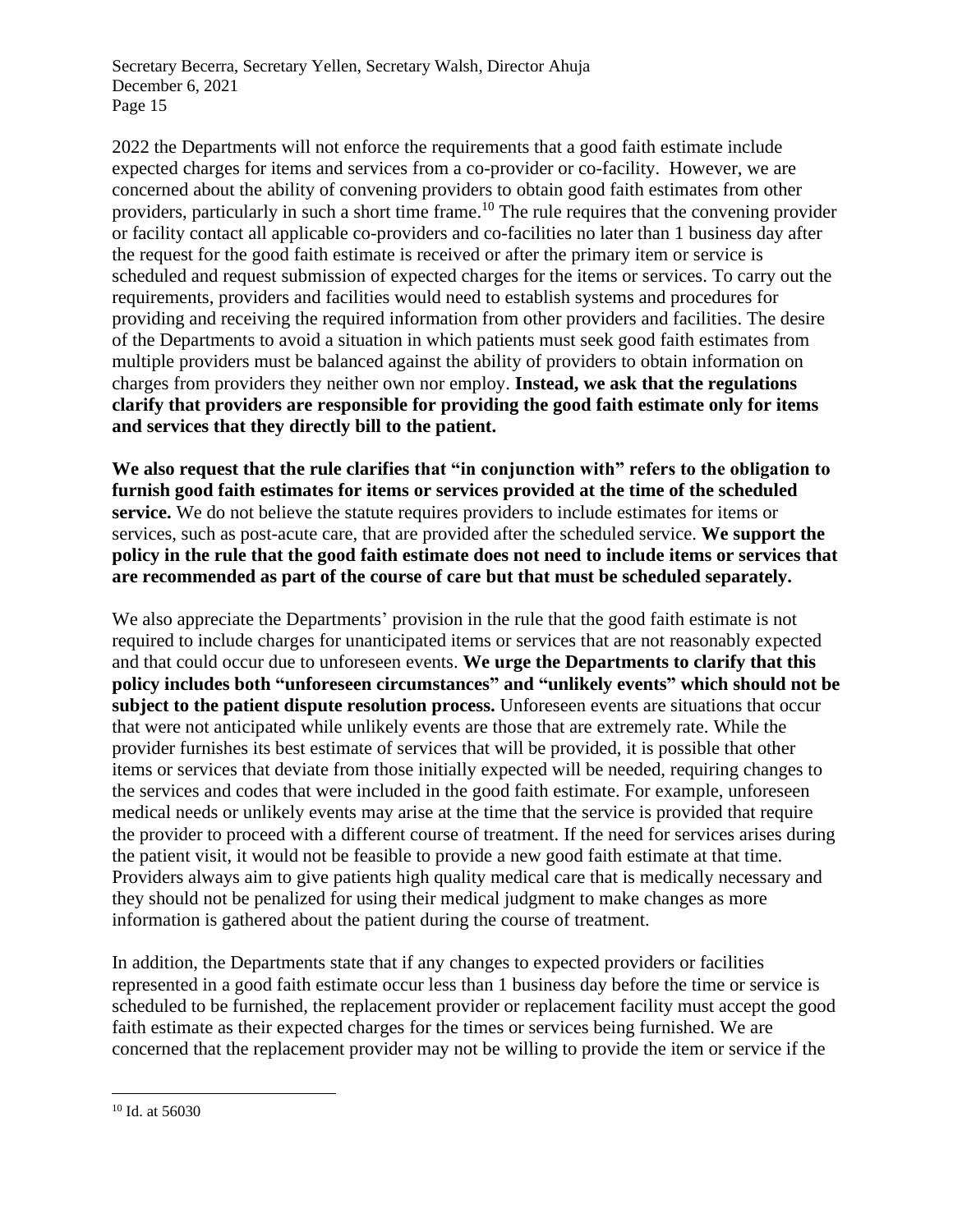good faith estimate of charges is significantly different than the amount that they would charge which would likely result in postponement of the scheduled service.

#### *Good Faith Estimate Should Include Information that is Consumer Friendly*

The rules establish requirements for the content that must be included in a good faith estimate issued to an uninsured (or self-pay) individual. We are concerned that the specific information that must be included in the good faith estimate is not consumer friendly and will be neither meaningful nor actionable to patients. For example, patients are not familiar with reading and understanding itemized list of items or services that include diagnosis codes and CPT codes, TINs/NPIs, and some of the other information required in the rule. The Departments should consider aligning the information included in the good faith estimate with the information provided by hospital price transparency calculators and that is included in Explanation of Benefits health plans provide to patients. We suggest that information included in the good faith estimates reflects the total amount of an item or service similar to what the online calculators produce rather than a breakout of each individual item and service. For example, a patient that has a knee replacement should receive the total charge for the knee replacement inclusive of all items/services rather than an itemized list of each item/service. This type of information provides useful and actionable information to patients. **To better understand what consumers and patients would find helpful on the good faith estimate, we recommend that the Departments convene patient and consumer focus groups to explore the types of information that would be meaningful and consumer friendly.** 

#### **PATIENT-PROVIDER DISPUTE RESOLUTION PROCESS**

Under the IFC, a patient who receives a bill that is at least \$400 more than the amount listed on the good faith estimate for the items and services furnished is eligible to dispute the billed charges through the patient-provider dispute resolution process. An item or service is eligible for patient-provider dispute resolution based on the total billed charges from the provider or facility, regardless of whether such items or services are included in the good faith estimate.<sup>11</sup> HHS believes that by limiting the dispute to only items and services included in the good faith estimate, "providers and facilities may be incentivized to omit items and services from the good faith estimate in order to avoid the patient-provider dispute resolution process."<sup>12</sup>

The Association strongly disagrees with HHS' assumption that limiting patient disputes to items and services noted on the good faith estimate would incentivize providers and facilities to omit items and services from the good faith estimate. Further, we do not support allowing a patient to bring a dispute based on an allegation that the provider or facility "willfully overestimated the expected charges to avoid dispute resolution".<sup>13</sup>

The AAMC appreciates HHS' recognition of the challenges faced by providers and facilities to implement systems to issue good faith estimates. HHS acknowledges that it will take time for

<sup>&</sup>lt;sup>11</sup> Id. 56028.

 $12$  Id.

<sup>13</sup> Id. at 56030.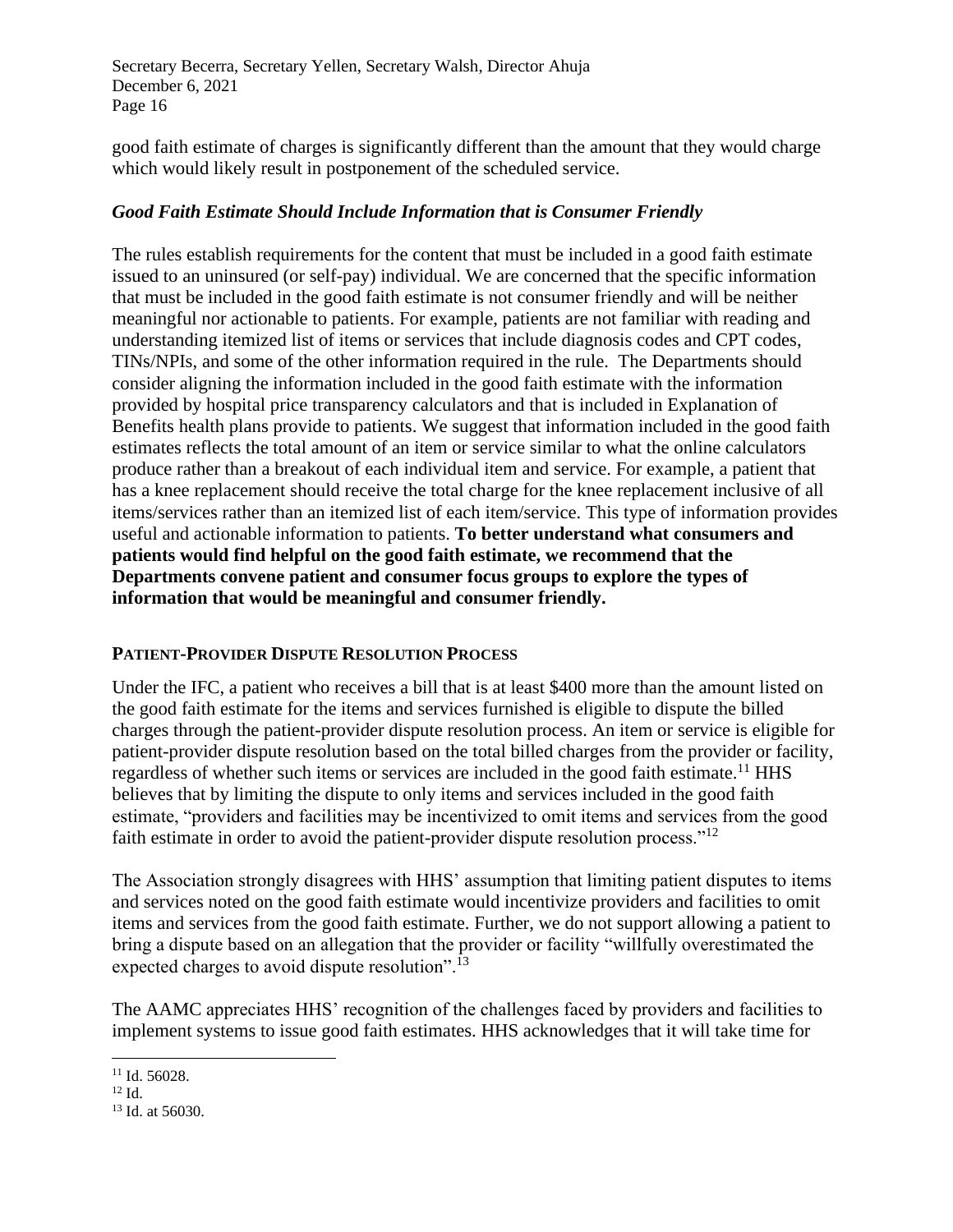providers and facilities to develop systems and processes for receiving and providing information on the good faith estimate, particularly relating to items and services provided by co-providers and co-facilities. Therefore, HHS has chosen to delay enforcement with respect to good faith estimates provided to uninsured (or self-pay) individuals on or after January 1, 2022 through December 31, 2022, where the good faith estimates does not include expected charges for items and services from a co-provider or co-facility.<sup>14</sup> We support this policy. Gathering the information for the good faith estimates will not only be time consuming but will likely require technology changes to allow for a more seamless process to collect this information from a variety of providers. However, as we discuss below, providers and facilities, particularly those that treat a high volume of uninsured patients, will see an increase in administrative work to provide good faith estimates to uninsured (or self-pay) individuals. These new requirements will further strain hospital systems that continue to struggle during the COVID-19 public health emergency. **Therefore, we ask that HHS delay enforcement of the patient-provider dispute resolution until January 1, 2023 to allow for providers and facilities to get systems in place to be able to accurately formulate a good faith estimate.**

#### *Providers Should Not be Financially Penalized for Unforeseen Items and Services Not Included on the Good Faith Estimate*

HHS acknowledges in the IFC that there may be unforeseen circumstances encountered during a procedure that require medically necessary care and that these interventions may not have been included on the good faith estimate. Under the patient-provider dispute resolution process providers and facilities are allowed to submit "credible information" or an explanation to support the billed charges for items and services that were not originally included on the good faith estimate.<sup>15</sup> HHS defines credible information to mean information that upon critical analysis is worthy of belief and is trustworthy.<sup>16</sup> (p. 56037). The selected dispute resolution (SDR) entity must review any documentation to determine whether the provider or facility has provided credible information for each billed item or service to demonstrate that the cost of the billed item or service not included in the good faith estimate is medically necessary and could not have been reasonably anticipated by the provider or facility when the good faith estimate was provided.<sup>17</sup> However, if the SDR entity determines the provider or facility did not provide credible information that demonstrates that the billed charge for the item or service reflects the cost of a medically necessary item or service and was in fact unforeseen and therefore would not have been included on the good faith estimate, the SDR entity will determine the payment to be \$0.<sup>18</sup> We recommend that the SDR entity not establish an overly high bar for evidence to determine that an item or service is unforeseen.

Providers strive to give patients the best and most appropriate care that they need based on their knowledge and judgement. It is not unusual for a provider to encounter an unexpected issue that needs to be addressed at the time the procedure is being performed. Providers should not be

<sup>18</sup> Id. at 56039

 $14$  Id.

<sup>&</sup>lt;sup>15</sup> Id. at 56039.

<sup>16</sup> Id. at 56037

<sup>&</sup>lt;sup>17</sup> Id. at 56038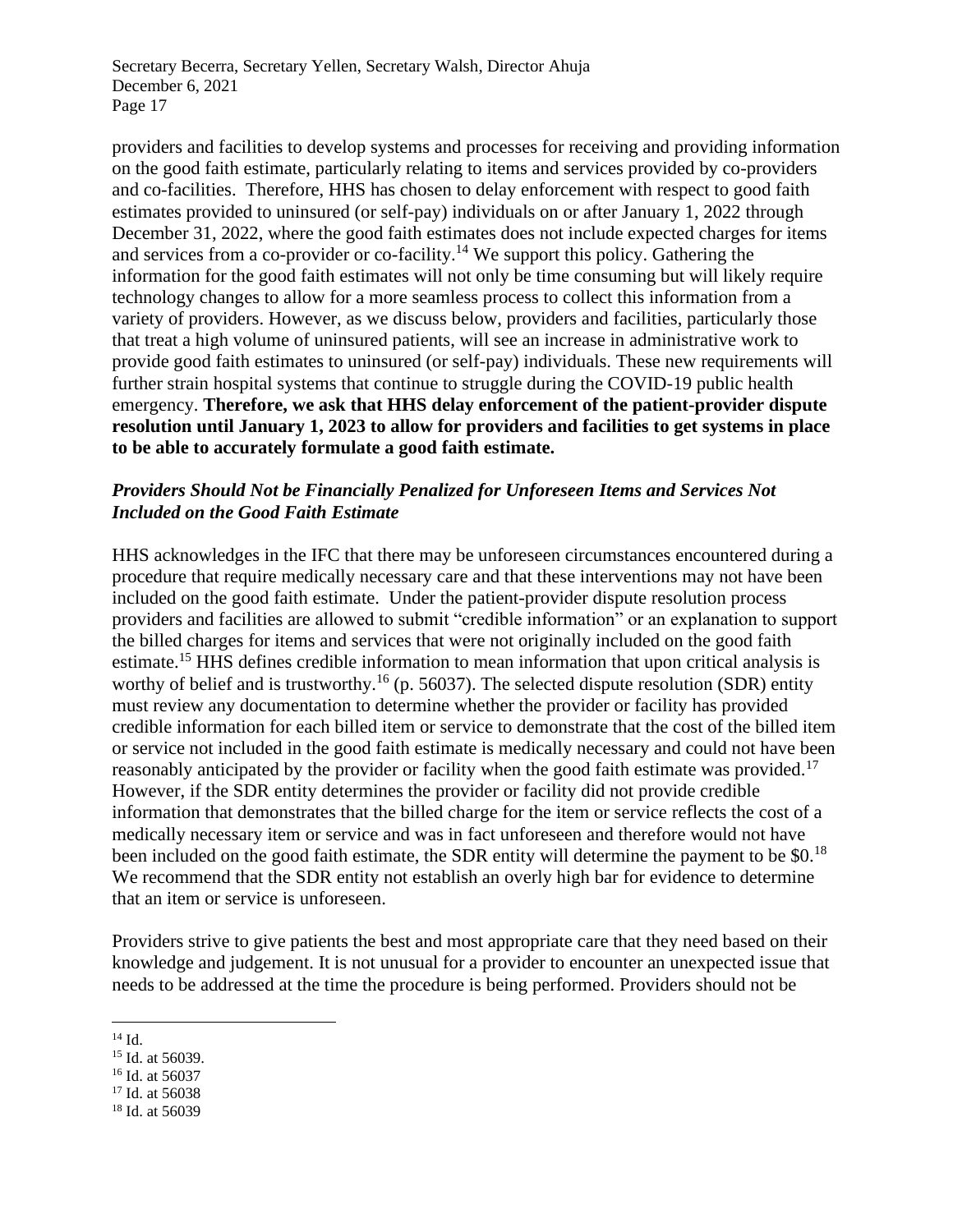unfairly penalized because they have chosen to do what is best for the health and safety of the patient by addressing unforeseen medical issues at the time treatment is occurring. It is unreasonable to not pay providers and facilities for medically necessary services that are not included on the good faith estimate.

If the SDR entity determines that payment for the billed charges for the unforeseen item or service is warranted, the SDR entity will determine the payment amount. Once the payment amount is calculated, the SDR entity must inform the uninsured (or self-pay) individual and the provider or facility of the determination along with the SDR entity's justification for making such a determination.<sup>19</sup> However, the IFC does not address how information is transmitted to patients, providers and facilities when the SDR entity determines the billed items and services should not be covered. When issuing all denial decisions under the patient-provider dispute resolution, the SDR entity should be held to the same standard as the provider and facility substantiating the denial with credible information, which is described in the regulation as "information that upon critical analysis is worthy of belief and is trustworthy."<sup>20</sup> Additional guidance would be helpful to allow a determination of the type of information that meets this standard.

Finally, HHS should monitor the number of times an SDR entity denies coverage for medically necessary items and services. Increased SDR denials resulting in underpayment or non-payment for medically necessary items and services could lead to access issues for many uninsured (or self-pay) individuals. Providers struggling financially could be forced to stop accepting uninsured (or self-pay) individuals who do not qualify for free care or financial assistance because they have been denied payment for medically necessary items and services by the SDR entity.

## *The Median Contracted Rate Should Not Be the Default Payment Amount Under the Patient-Provider Dispute Process*

If the SDR entity determines that a provider or facility has provided credible information that billed charges for unforeseen items and services not included on the good faith estimate were medically necessary, the SDR entity must determine the charge to be paid by the uninsured (or self-pay) individual. The payment for these services would be the lesser of the billed charge or the median payment for the same or similar service in the geographic area.<sup>21</sup> The median contracted rate will be considerably lower than the costs of providing care at teaching hospitals and thus significantly underpay teaching hospitals and their associated physicians. Therefore, the median contracted rates should not be the default payment amount if they are lower than the billed charges.

# *The "Substantially in Excess" Threshold of \$400 is too Low*

<sup>19</sup> Id.

 $20$  Id. at 56100.

<sup>21</sup> Id. at 56039.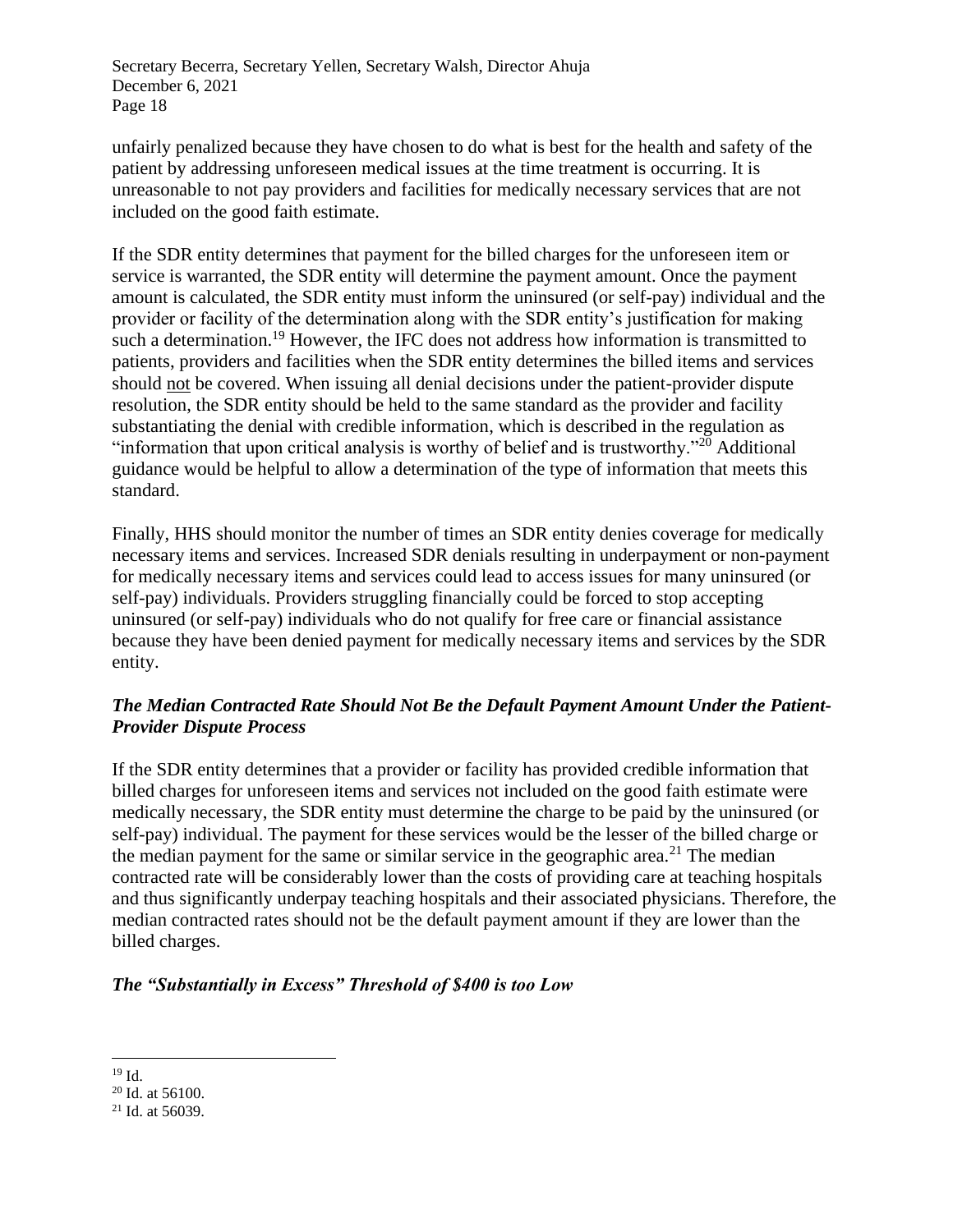We are concerned that requiring providers to furnish patients with a good faith estimate that will be within \$400 of the total bill will be challenging. The cost of complicated procedures could run well into the tens of thousands of dollars and estimating the total costs on a good faith estimate within \$400 of the total amount billed could prove difficult. Unforeseen interventions that are within the bounds of accepted patient care protocols could easily push the billed charges to exceed the good faith estimate by more than \$400. For example, a patient who requires other issues to be corrected at the time services are furnished, needs a few extra hours in the recovery room or requires an extra night or two in the hospital could easily find a bill that exceeds the GFE by more than \$400. Providers and facilities may feel pressure to include all potential clinical scenarios and associated treatments in the good faith estimate, even if they may be unlikely to occur.

The IFC lays out HHS' rationale for using the \$400 limit instead of using a percentage of the total billed charges. We understand the appeal of using a flat rate but doing so does not account for the many unanticipated items and services that are needed during medical treatment. We believe the \$400 threshold is too low and does not recognize the complex nature of some items and services furnished at teaching hospitals. The \$400 threshold invites increased utilization of the patient-provider dispute resolution process that will increase costs across the health care system. **We suggest that to trigger the patient-provider dispute resolution, the bill must be the greater of either \$400 over the good faith estimate or more than 10 percent of the total billed charges.**

## *Make Clear Whether the HIPAA Privacy Rules Do Not Apply to the Patient-Provider Dispute Resolution*

HHS should make clear whether existing Federal standards on privacy such as the Health Insurance Portability Act of 1995 (HIPPA) (Pub.L. 104-191) does not apply to information exchanged as part of the patient-provider dispute resolution. Specifically, will providers be held harmless from privacy violations if they submit patient-specific medical documentation as part of the patient-provider dispute resolution. The rule notes that HHS looked to existing Federal standards on privacy in defining certain terms in the IFC. However, the rule is silent on provider protections when disclosing and transferring patient-specific medical information to SDR entities under the patient-provider dispute resolution. Providers and facilities would be required to send supporting documentation that includes patient-specific information to SDR entities. HHS should finalize a requirement that patients must sign a release of information form at the time they initiate a dispute in order to protect providers that submit additional documentation under the patient-provider dispute resolution.

### **INTERACTION WITH EXISTING STATE LAW AND REGULATIONS**

#### *Clarify How the No Surprises Act Interacts with State Law*

Many states have enacted laws to prevent balance billing and the Act defers to state law where applicable. As the Departments establish regulations to implement the Act, it is imperative that attention be given to clarifying when state or federal law applies. The intent of the No Surprises